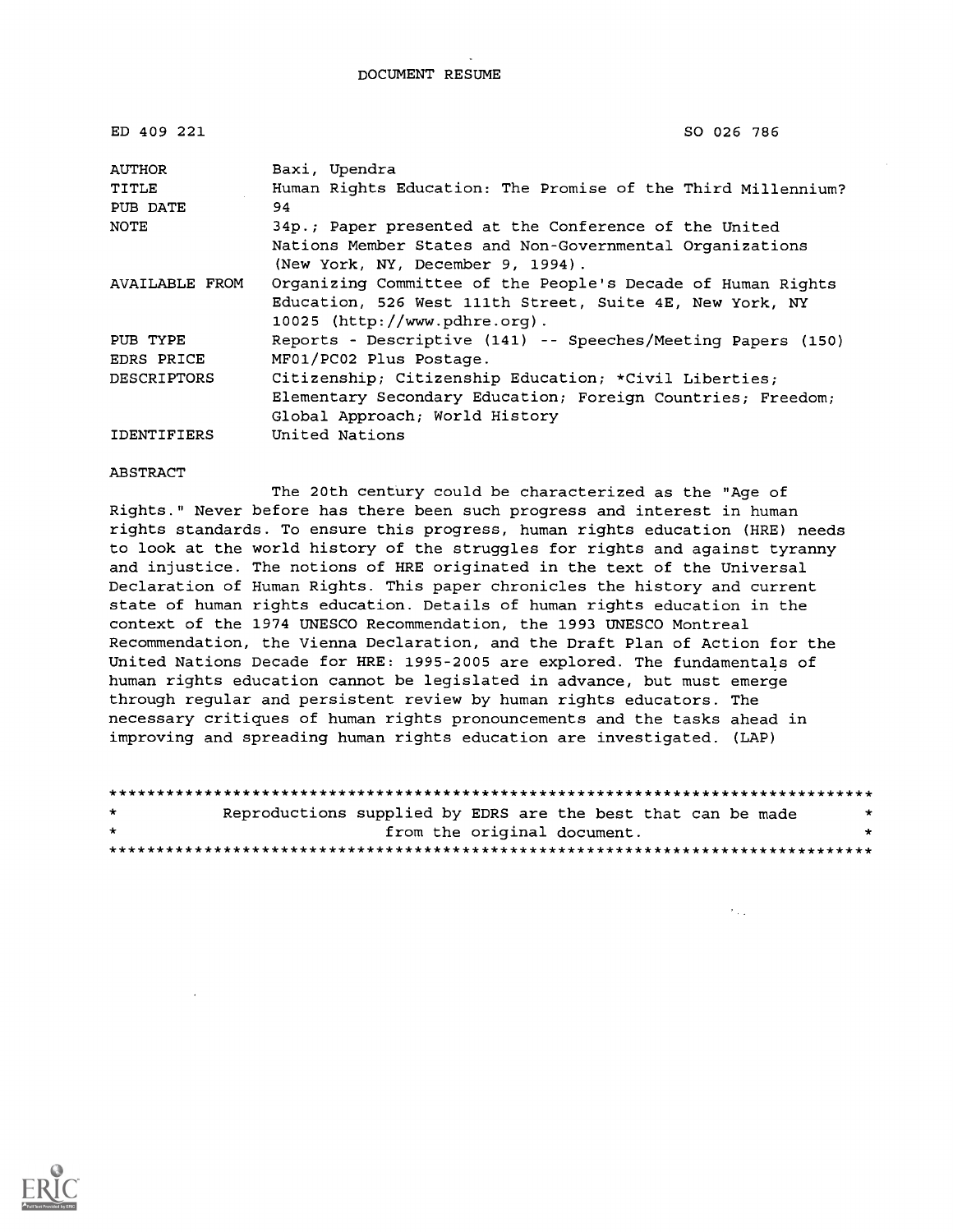|                                                                                | DIGNITY DIGNITE DIGNIDAD DIGNITY DIGNITE DIGNIDAD<br><i>DIGNITY DIGNI</i>                                                          |                  |
|--------------------------------------------------------------------------------|------------------------------------------------------------------------------------------------------------------------------------|------------------|
| G                                                                              | <b>U.S. DEPARTMENT OF EDUCATION</b>                                                                                                | τ<br>G           |
| N                                                                              | Office of Educational Research and Improvement<br>EDUCATIONAL RESOURCES INFORMATION                                                |                  |
|                                                                                | CENTER (ERIC)<br>Unis document has been reproduced as                                                                              | I                |
| Y                                                                              | received from the person or organization.<br>originating it.<br>D Minor changes have been made to improve<br>reproduction quality. | T<br>Y           |
| I                                                                              | Points of view or opinions stated in this docu-<br>ment do not necessarily represent official<br>22<br>OERI position or policy.    | D<br>I           |
| G                                                                              |                                                                                                                                    | G                |
| $\boldsymbol{N}$                                                               | 409<br><b>HUMAN RIGHTS EDUCATION:</b>                                                                                              |                  |
| I<br>$\boldsymbol{T}$                                                          | 日                                                                                                                                  | T<br>Т           |
| E                                                                              | THE PROMISE OF THE THIRD MILLENNIUM?                                                                                               | E                |
|                                                                                |                                                                                                                                    | D                |
|                                                                                |                                                                                                                                    | I                |
| G                                                                              |                                                                                                                                    | G<br>N           |
|                                                                                |                                                                                                                                    | I                |
|                                                                                | UPENDRA BAXI                                                                                                                       | D                |
| D                                                                              |                                                                                                                                    | A<br>D           |
|                                                                                | Professor of Law<br>$\mathcal Q$                                                                                                   |                  |
| D                                                                              | Former Vice-Chancellor, University of South Gujarat (1982-1985) and<br>University of Delhi (1990-1994)<br>$\infty$                 | D                |
| I                                                                              |                                                                                                                                    | Ι                |
| G<br>N                                                                         |                                                                                                                                    | G<br>N           |
| I                                                                              | PERMISSION TO REPRODUCE AND                                                                                                        | Ι                |
| T                                                                              | DISSEMINATE THIS MATERIAL                                                                                                          | Т                |
| Y                                                                              | HAS BEEN GRANTED BY                                                                                                                | Y                |
| D                                                                              |                                                                                                                                    | D                |
| I                                                                              |                                                                                                                                    | Τ                |
| G                                                                              | TO THE EDUCATIONAL RESOURCES                                                                                                       | G                |
| N<br>I                                                                         | <b>INFORMATION CENTER (ERIC)</b>                                                                                                   | N<br>I           |
| T                                                                              |                                                                                                                                    | Т                |
| E                                                                              |                                                                                                                                    | $\boldsymbol{E}$ |
|                                                                                |                                                                                                                                    |                  |
| D<br>I                                                                         |                                                                                                                                    | D<br>I           |
|                                                                                |                                                                                                                                    | Ġ                |
| $\begin{array}{cc}\n G & N & I\\ \n N & I & D\\ \n A & 0 & 0\\ \n \end{array}$ | Presented to U.N. Member States and Non-Governmental Organizations in the occasion                                                 | N                |
|                                                                                | of the launching of the U.N. Decade for Human Rights Education (1995-2005), December                                               | I<br>D           |
|                                                                                | 9th, 1994. A chapter from the HUMAN RIGHTS EDUCATION HANDBOOK, to be published<br>by Pennsylvania University Press (1996).         | A                |
| D                                                                              |                                                                                                                                    | D                |
| D                                                                              | A project of the Organizing Committee, People's Decade of Human Rights Education to facilitate                                     | D                |
| I                                                                              | the implementation of the U.N. Decade of Human rights Education.                                                                   | I                |
| G                                                                              | For further information, contact:                                                                                                  | G                |
| N<br>I                                                                         | The Organizing Committee, People's Decade of Human Rights Education                                                                | $\pmb{N}$        |
| T                                                                              | 526 West 111th Street, Sulte 4E, New York, New York, 10025                                                                         | I<br>T           |
| Y                                                                              | Tel#: 212-749 3156 Fax#: 212-666 6325                                                                                              | $\mathbf{Y}$     |
|                                                                                | DIGNITE DIGNIDAD DIGNITY DIGNITE DIGNIDAD DIGNITY DIGNITE DIGNIDAD                                                                 |                  |
|                                                                                |                                                                                                                                    |                  |
|                                                                                | BEST COPY AVAILABLE                                                                                                                |                  |
|                                                                                |                                                                                                                                    |                  |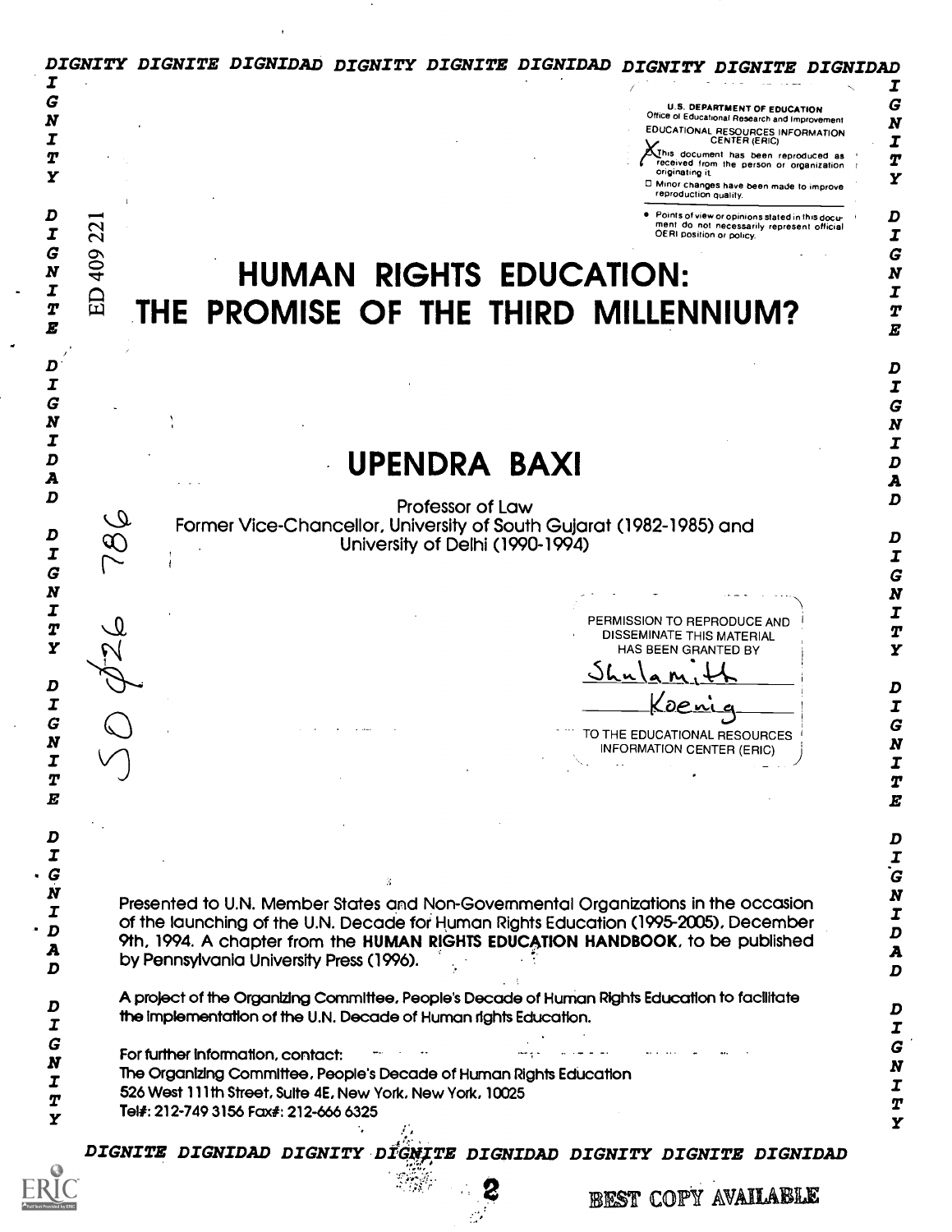#### HUMAN RIGHTS EDUCATION:

### THE PROMISE OF THE THIRD MILLENNIUM?'

## UPENDRA BAXI"

## A. AN AGE OF RIGHTS?

The better part of the twentieth century is characterized by a unique innovation: the proliferation of the endless normativity of human rights standards, especially in the discursive praxis of the United Nations. One may say, despite the reality of massive and monumental violations, that ours is an Age of Rights. No preceding century of human history has been privileged to witness such a range of rights-enunciations as ours. Never, too, have the languages of rights thus far replaced all other moral languages. As the United Nations Secretary General observed at the Vienna Conference on Human Rights in June 1993, human rights constitute a "common language of humanity." Further, even as the alleged end of ideology is being proclaimed worldwide, human rights sociolect (discourse) emerges as the only universal ideology-in-the-making, enabling both legitimation and delegitimation of power and critiques of anticipations of human futures.

All these critical developments have led to continuing confrontation between the emergent cultures of rights and the entrenched cultures of power. Never has this dialectic between rights and power been so vividly persistent and poignant as in the last seven formative decades of the twentieth century.

Human rights cultures, however, have long been in the making by the praxis of victims of violations, regardless of the mode of formulation of human rights standards and instruments. The single most critical source of human rights is the consciousness of peoples of the world who have waged the most persistent struggles for decolonization and selfdetermination, against racial discrimination, gender-based aggression and discrimination, denial of access to basic minimum needs, environmental degradation and destruction, systematic 'benign neglect' of the disarticulated, disadvantaged and dispossessed (including the indigenous peoples of the Earth).



A preliminary version of this paper together with a Draft People's Manifesto on Human Rights Education, was presented at the launching ceremony of the United Nations Decade on Human Rights Education (December 9, 1994).

Former Vice-Chancellor, University of South Gujarat (1982-1985) and University of Delhi (1990- 1994); Professor of Law, University of Delhi, India; currently Visiting Professor of Law, Washington College of Law, American University. I acknowledge the valuable help of Ms. Sharon Huie of the Washington College of Law in rendering several versions of this paper to a final form.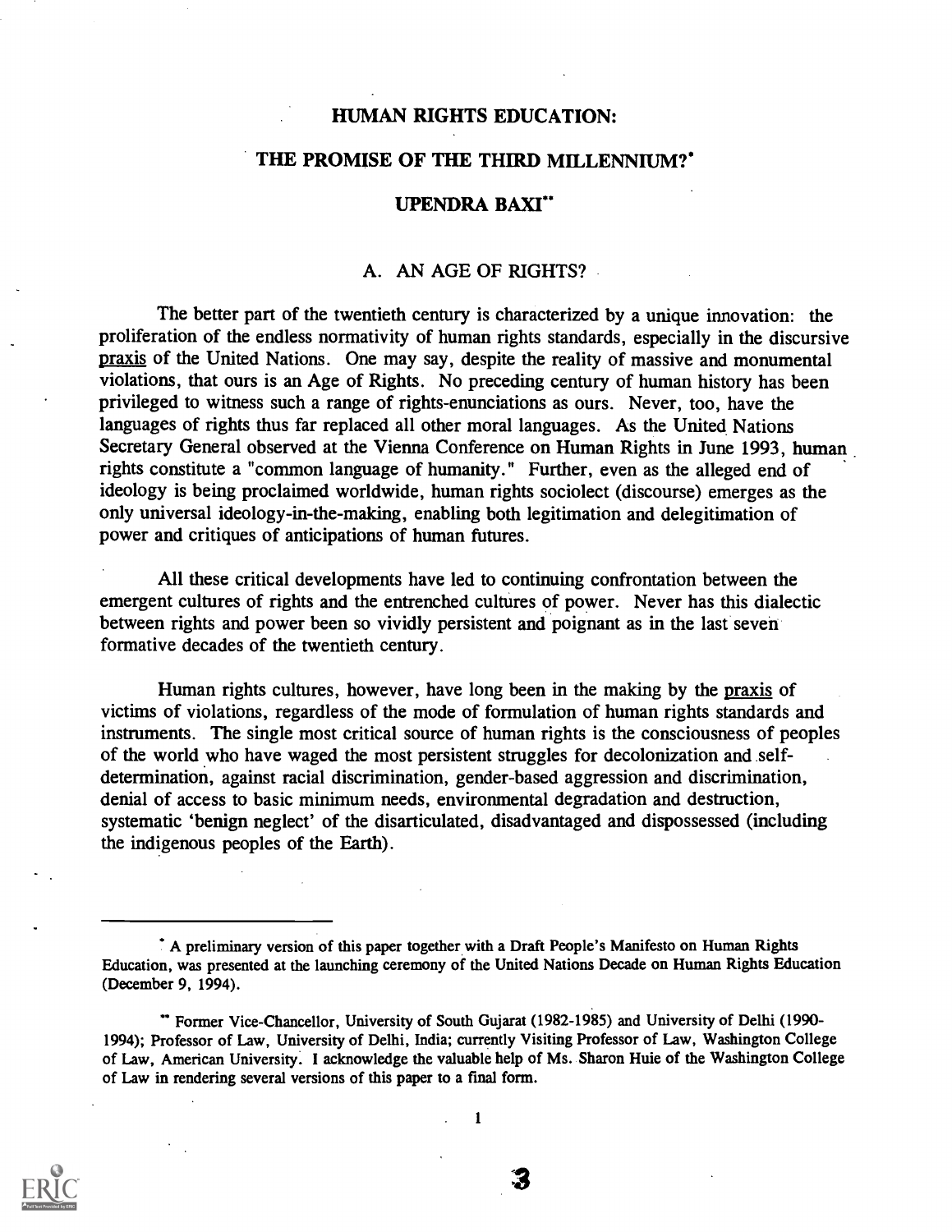Clearly, Human Rights Education (HRE) must begin by a commissioning of a world<br>history of people's struggles for rights and against injustice and tyranny. The emergence of<br>more contemporary concerns with rights-enunciation

Nor should the contemporary mode of formulation of human rights and fundamental freedoms be considered in isolation from the histories of these struggles. No doubt, the work of the United Nations in promotion and protection of human rights provides its own saga of the triumph of collective human/social imagination. But the practices of production of truths of human rights by governments, diplomats, statespersons have always been informed and formed by an ever increasing, and persistent, human striving to make state more ethical, governance more just, and power more accountable.

In narrating histories of the Age of Rights we have two vantage points of choice.<br>First, we may narrate the histories of human rights movements from the perspective of myriad peoples' struggles, attending closely to a larg other vantage point is the one which allows appropriation of narrative voice to national actors (parties, leaders, constitution-makers, judicial actors) and the semi-autonomous fields of rights-enunciation within the United Nations system and culture where enunciatory practices forever combine and recombine national interest with global considerations.

Though not mutually exclusive, the choice of narrative paths would offer very distinctive starting points for, and future impacts of, historiographies of human rights movements. More important, the choice of narrative paths may have an enduring influence on the movement for Human Rights Education in terms of scope, objectives, principles, missions, pedagogies (styles of learning together), constitutional and 'management' strategies. With the launching of the U.N. Human Rights Education Decade, serious engagement with historiographies of human rights movements may be deferred only at the cost of our common future.

We must also notice, in this perspective, that the received wisdom on human rights promotion and protection has been under the signature of crises for a considerable period, and at least for the last two decades, from both the standpoints. Human rights discourse still remains legible as a site of ever-potent regime of corpus of restraints on the power of the postmodern Leviathan State. At the same time, increasingly, a great discovery of the Age of Rights is that the civil society, the ensemble of relatively state-free spaces (actors, agencies and institutions), provides equally, and often enough, more pervasively fertile sites of human rights violations. Thus, a common realization is dawning in human rights movements. On



2

<sup>&</sup>lt;sup>1</sup> For an elaboration of this notion, see U. Baxi, "From Human Rights to the Right to be Human ..." 13 India International Quarterly (1986); for a revised version, see U. Baxi, Inhuman Wrongs and Human Rights: Unconventional Essays 1-17 (1994: Delhi, Har Anand Publications).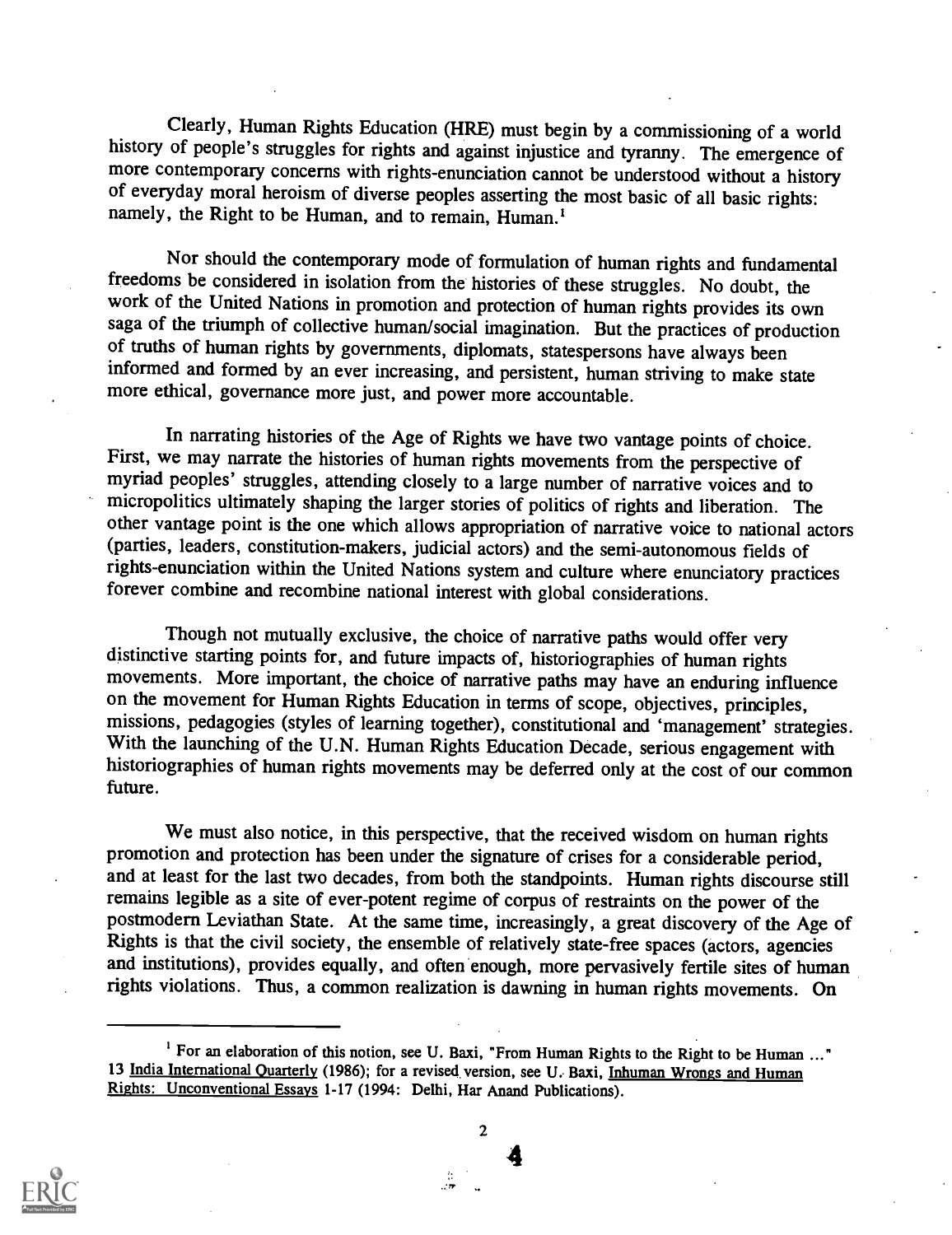the one hand, the task of limiting the overweening power of state agents and hegemonies remains imperative. On the other hand, state action and intervention seems to offer the reassuring promise of providing chemotherapy to the cancerous growth of culturally rooted, and economically 'derivable,' forms of violation of human rights and fundamental freedoms. Thus arises the great dilemma of the Age of Human Rights the rights discourse must both, and in a just and effective measure, simultaneously *disempower* as well as *empower* the state. An overwhelming liberalist focus on minimal state is unlikely to foster the potential, in the short run, of human beings and groups to fight rights-violation embedded in civil society formations: for example, gender based aggression and inequalities, ethnic discrimination and prejudice, economic exploitation (including the new forms of neo-slavery) and violation of the vulnerables, especially children.

This new dialectic of simultaneous disempowerment and re-empowerment of the state (with post-modernist identity and even destiny) must be addressed, seriously, in fashioning programmes and strategies for HRE.

Not to be ignored, even momentarily, are the aspects of technopolitics: the processes of production of politics by technologies of the present and future, based on an intertwining of cybernetic and biotechnology revolutions. Technopolitics breeds techno-narcissism2: both these tend to deconstruct and reconstruct human and cultural identities, primarily by breeding common cultures of desires which only serve the market and economy, power and profit.<sup>3</sup> Technopolitics also has the power of shaping images of human emancipation. For example, in a world where genetically mutated new forms of life are open to patenting (private corporate appropriation), or where species-patenting is on the threshold of recognition as a private (corporate) right in a post-Dunkel world, notions of the autonomy, privacy, uniqueness of individual selfhood, and group (collective) rights live (to invoke Soren Kierkegaard) in "fear and trembling." Similar crises are posed by mass media, through satellite communication and cable diffusion, to rights and freedoms of plurality and diversity. A new "libidinal economy" (to borrow the title of a book by the postmodernist Jean-Francois Lyotard) is in the process of making in these halcyon days of "globalization" of the world. New "fundamentalisms "4 emerge in this zodiac as last-ditch battles, as it were, against the homogenization of human futures; neither, clearly, augers well for human rights and fundamental freedoms.

Â



<sup>&</sup>lt;sup>2</sup> See Chapter Two ("Politics of Memory in an Era of Technonarcissism") in U. Baxi Inhuman Wrongs and Human Rights, op. cit 18-27.

<sup>3</sup> Mary Daly insightfully defines "consumer society" as Patriarchy, the "state of Annihilation, the State of Reversal" in which the consumed are misnamed as the "consumers" and the true consumers are honored as prolific producers/creators. See Mary Daly (with Jane Caputi) Websters' First New Intergalactic Wickedary of the English Language 192 (1985, 1987: Boston, Beacon Press)

<sup>&</sup>lt;sup>4</sup> See for a most recent survey, Mark Jurgensmeyer, The New Cold War?: Religious Nationalism Confronts the Secular State (1993; Berkeley, University of California Press).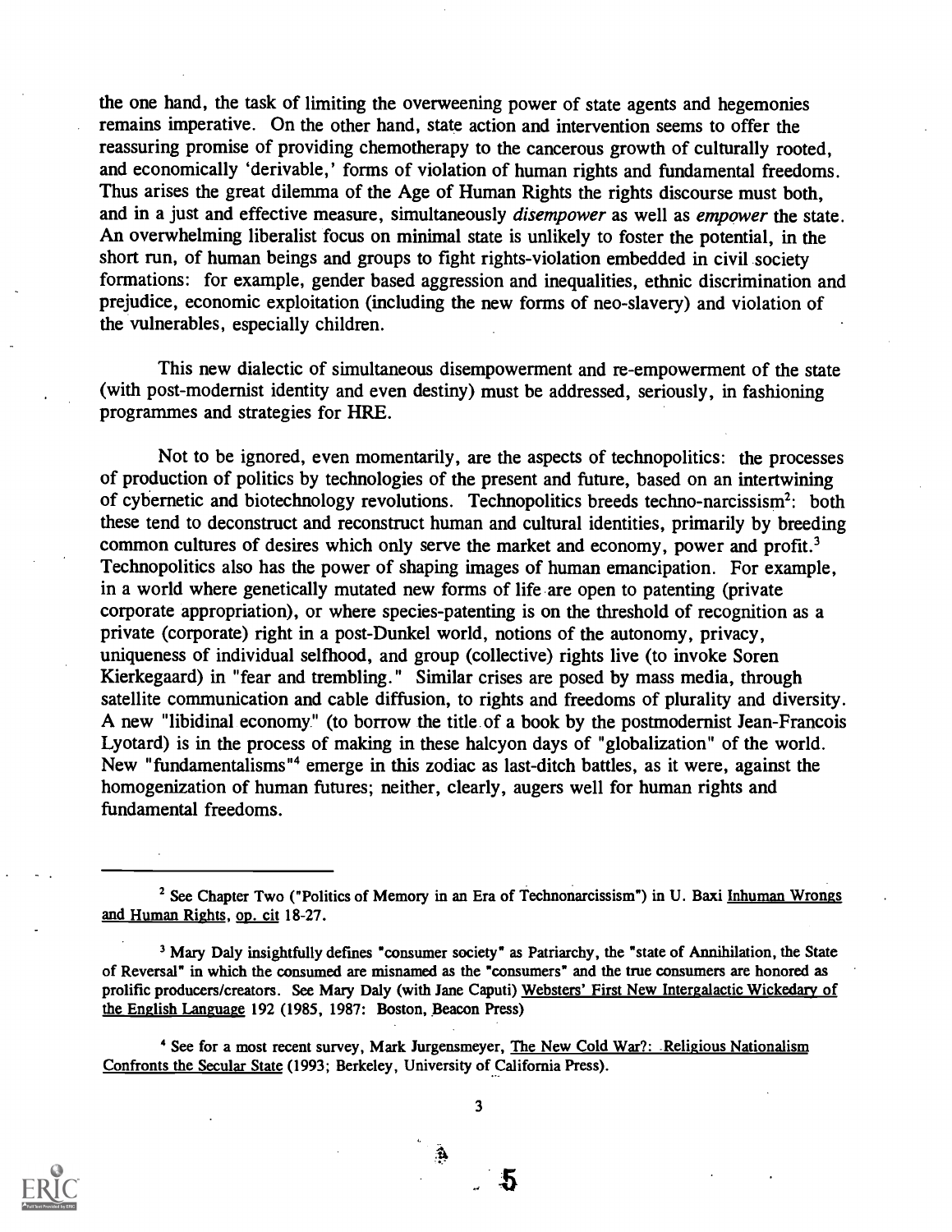The irony, in this contemporary world-formation, of HRE endeavors is ineluctable. Globalization, which periclitates human rights and fundamental freedoms, is the crossroad on which HRE is to have its birth and being. The HRE, in this conjuncture, has the mission of redemption of humane, self-forming (both individual and collective) praxis in a world which is supposed, and even required, to celebrate, with Francis Fukuyama, the "end of history" and the advent of the "Last Man."<sup>5</sup>

I revisit these themes towards conclusion, after a rapid tour de horizon of the United Nations biography of HRE.

#### B. THE UNIVERSAL DECLARATION AND HRE

The origins of notions of HRE, even as itself constituting a human right, can be traced to the text of the germinal Universal Declaration of Human Rights. The Preamble to the Declaration stresses the central importance of a "common understanding" of human rights and fundamental freedoms to the achievement of "freedom, justice and peace in the world." It, in the operative part, proclaims that a "common standard of achievement" of these values, nationally and globally, requires, inter alia,

> that every individual and organ of society, keeping this Declaration constantly in mind, shall try by teaching and education to promote respect for these rights and freedoms ...

"Education" in human rights is thus the individual and collective duty of all, nationally, regionally and globally.

Read in the context of the Preamble, Article 26 of the Declaration affirming everyone's right to education must, of course, include HRE as a human right in itself. Article 26 postulates the following ends of education: education "shall be directed to"

- the "full development of the human personality"
- the strengthening of "respect for human rights and fundamental freedoms"
- the promotion of "understanding, tolerance and friendship among all nations, racial or religious groups"

6

the furtherance of "the activities of the United Nations for the maintenance of peace."



<sup>&</sup>lt;sup>5</sup> F. Fukuyama, The End of History and the Last Man (1992: New York, Free Press).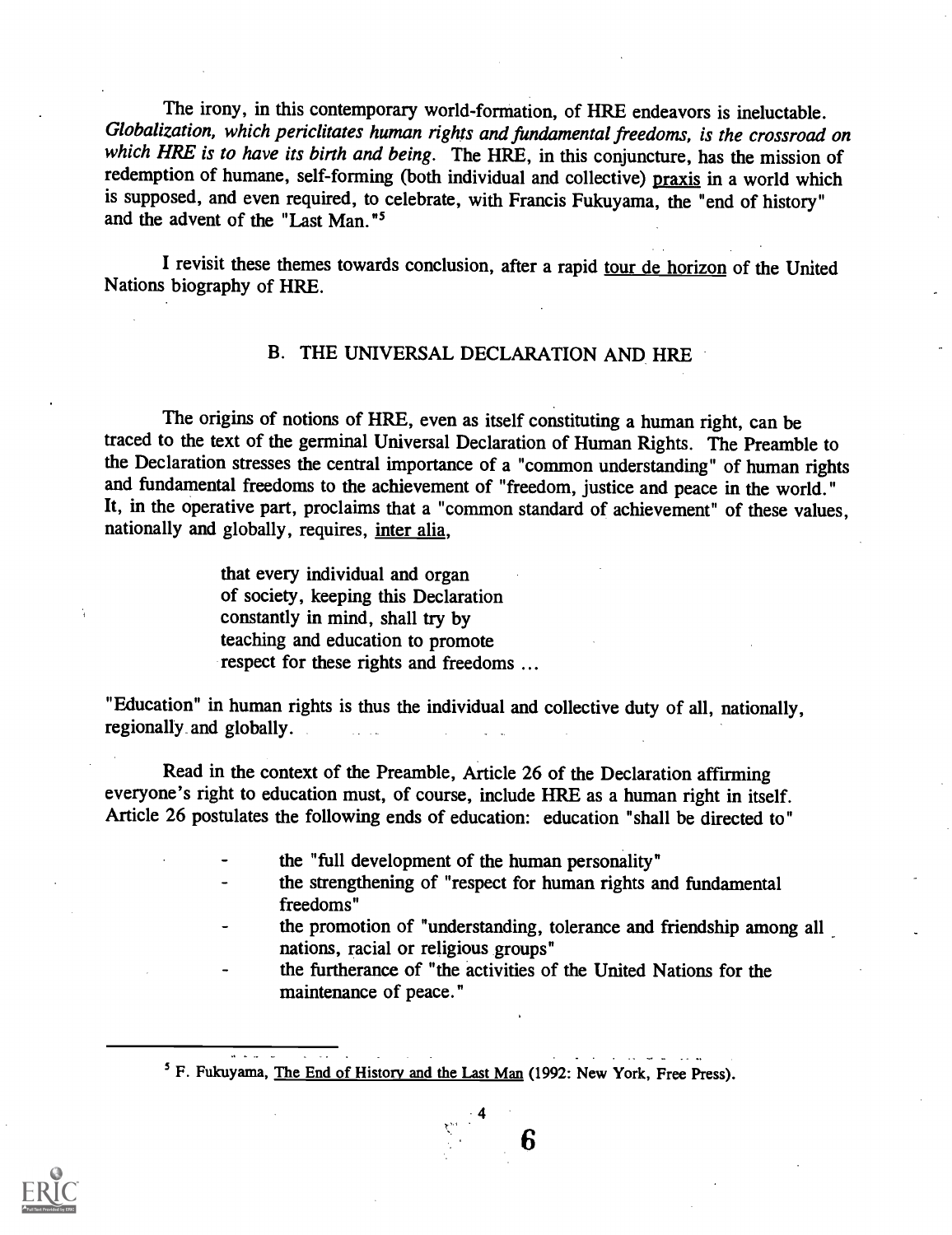`Education' here stands conceptualized not merely in terms of development of individual personality or even in terms of good citizenship of a nation-state. Education has a global orientation of producing true citizens of the world, imbued with civic virtues of respect for pluralism, peace, dignity and rights. Nor is education, necessarily, all about rights. Article 29 of the Declaration categorically declares that "free and full development" of human personality also entails fulfillment of duties to the community. Education, including HRE, is a right indeed; but that right is not an end in itself. It is a means to other ends, enumerated above, whose pursuit in totality would contribute to the attainment of "freedom, justice and peace in the world."

In any progress towards HRE, the Universal Declaration's understanding of purposes of HRE should, I believe, continue to guide us, even and perhaps more so, on the eve of the third millennium.

This conclusion stands reinforced by the Preamble to the Declaration. The Preamble gives a conscientious raison d être for HRE as well as a pragmatic justification. The former asserts that:

> disregard and contempt for human rights have resulted in barbarous acts which have outraged the conscience of mankind, and the advent of a world in which human beings shall enjoy freedom of speech and belief and freedom from fear and want which has been proclaimed as the highest aspiration of the common people.

The pragmatic justification for HRE is that it is

essential, if man is not to be compelled to have recourse, as a last resort, to rebellion against tyranny and oppression, that human rights should be protected by the rule of law.

The reference to the "highest aspiration of common people" and outraging of the "conscience of the mankind" indicates that human rights and fundamental freedoms are common properties of human conscience and common moral sentiment. Barbarous practices of power are recognizable and recognized, regardless of whether and how politicians, statespersons, and jurists and international organizations have produced human rights enunciations commensurate with the power of politics to produce a series of contingent, but monumental, evils. The experience of outrage, and judgement on, flagrant and massive violations of human rights antedates rights-enunciations, and survives their well-manicured formulations. The Declaration conceives thus human rights and fundamental freedoms as a domain of conscience collective (almost in the sense in which Emile Durkheim so imaginatively sculpted that notion to understand and analyze social solidarities). HRE strategies have to acknowledge, and build upon, this common human solidarity.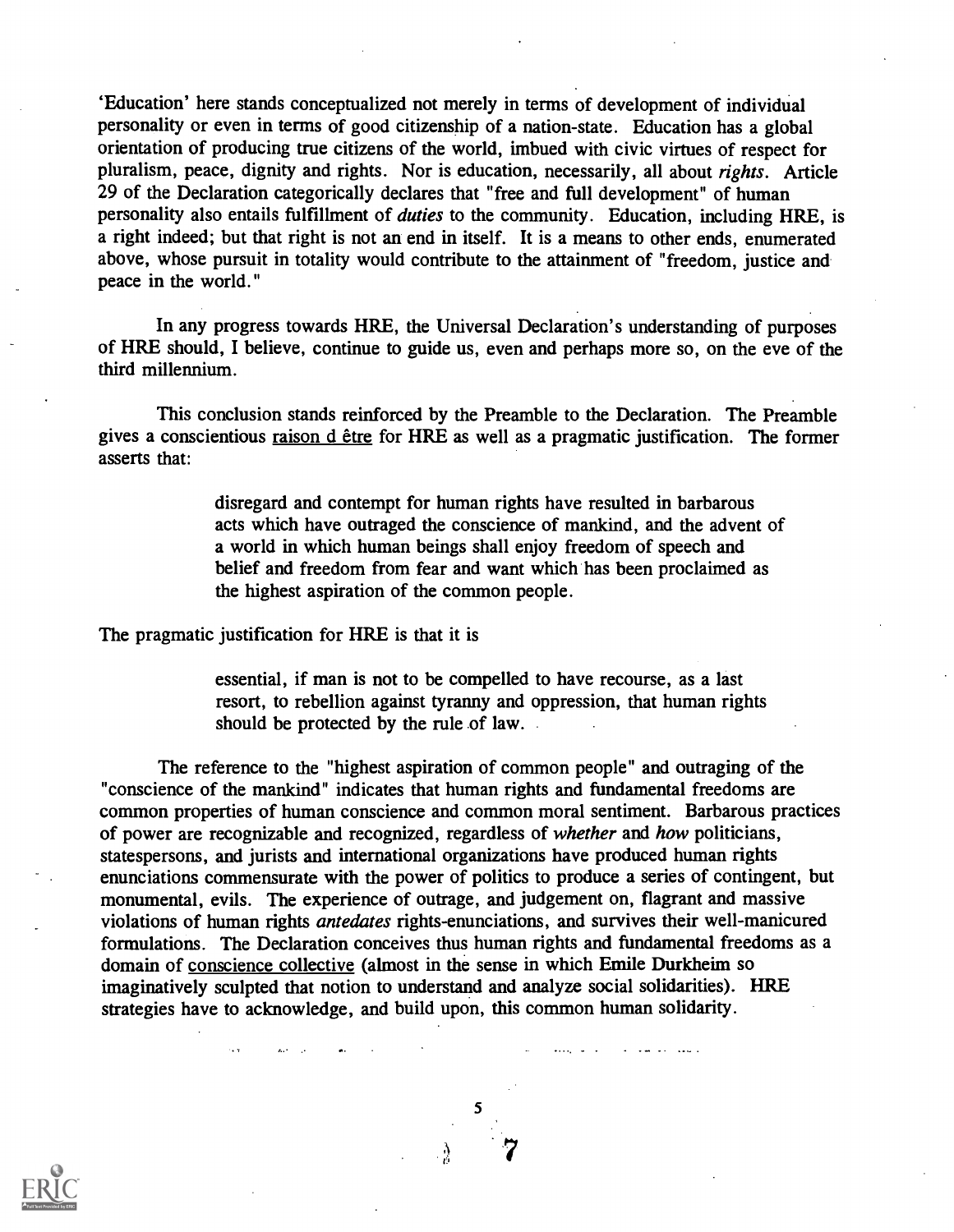The pragmatic justification of the Declaration is no less striking. Tyranny is defined as an absence of human rights protection by the rule of law institutions and structures or in other words, absence or annihilation of human rights cultures, both in civil society and the State. Such a situation leads to 'rebellion,' breakdown of social order, civil strife and repression, disrupting just peace not at a national level but also regionally or globally. HRE as a strategic instrumentality for protection of peace, in all dimensions and levels was presciently recognized by the authors of the Universal Declaration.

As we move ahead in the imaginative reconstruction of HRE, our effort will be enriched by recourse to this foundational enunciation in the Declaration. Any genesis amnesia on this score will, I believe, impoverish our enterprise.

# C. THE 1974 UNESCO RECOMMENDATION CONCERNING HRE

The period since the Universal Declaration and the 1974 UNESCO Recommendation was marked by an endless proliferation of human rights enunciations. This tendency continues well into the 1993 Vienna Declaration; and expected the happening of even more profound discursive articulation of human rights and fundamental freedoms at the Copenhagen World Summit on Social Development. The Fourth World Conference on Women at Beijing seems located on the same fault-line.

The 1974 Recommendation both enlarges and limits notions of HRE.<sup>6</sup> It enlarges the notion of 'education' as implying

the entire process of social life by means of which individuals and social groups learn to develop consciously within, and for the benefit of,. the national and international communities, the whole of their personal capacities, attitudes, aptitudes and knowledge. This process is not limited to any specific activities. [Article 1(a)]

And the aims of HRE are to promote "international understanding," "cooperation" and "peace" considered as "an indivisible whole" uniting concerns of "friendly relations between peoples and states having different social and political systems" and of "respect . for human rights and fundamental freedoms." This unity configurates in the Recommendation as "international education."

6



<sup>&</sup>lt;sup>6</sup> As regards social summit at Copenhagen, this expectation is fully borne out! On one reading of the text of its Declaration, all that the summit achieves is an articulation of what I have called "trade-related human rights." See U. Baxi "!Summit of Hope' In the Depths of Despair?:- Social Development as Realization of Human Rights" (March, 1995; mimeo).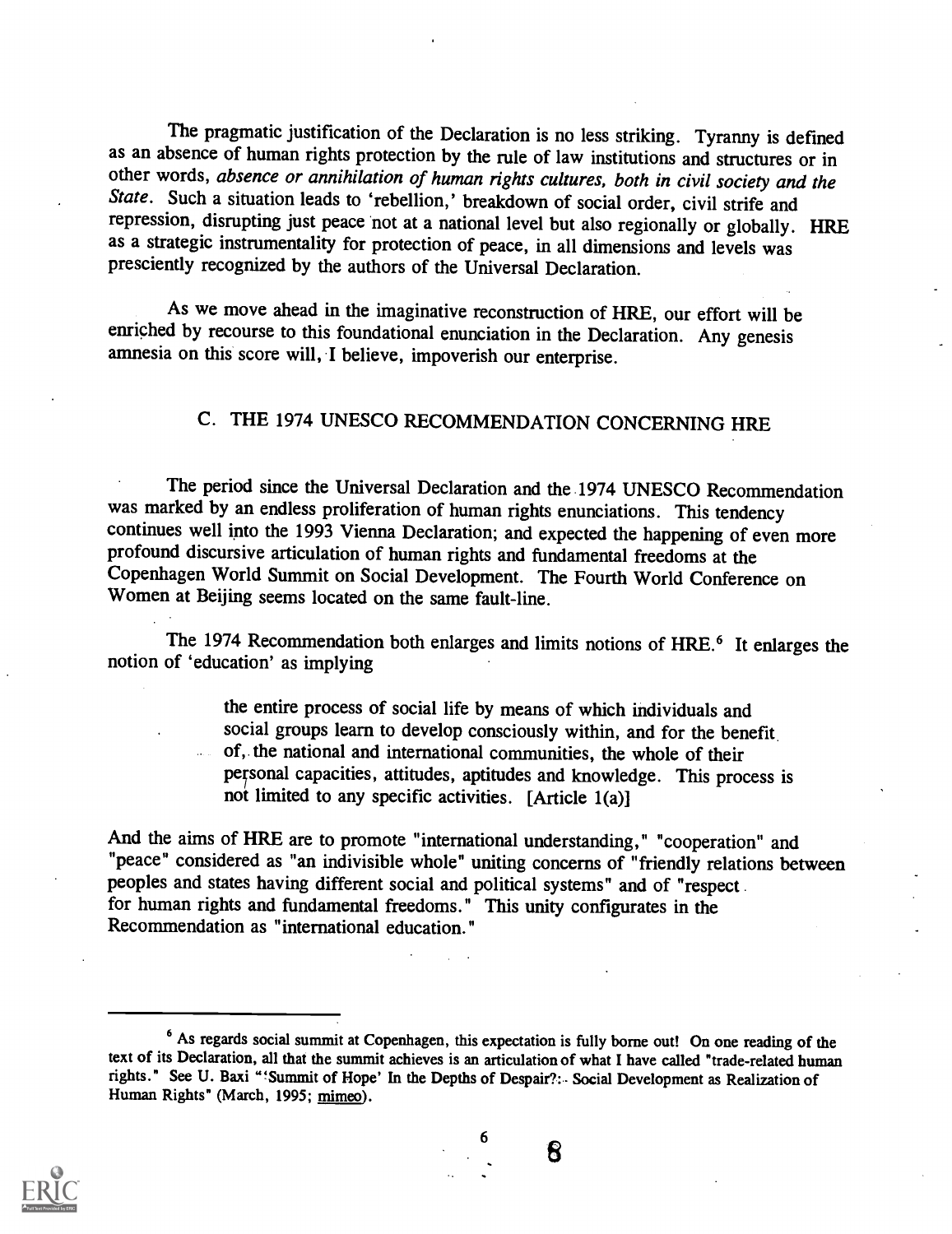This welcome expansion of "education" is, however, marked by contraction of HRE itself! Human Rights and. Fundamental Freedoms are only those defined in the United Nations Charter, the Universal Declaration and the two International Covenants on Economic, Social and Cultural Rights and Civil and Political Rights. Clearly, this limits the range of human rights normativity to the foundational texts; but human rights discursivity in the United Nations tradition extends much further.' And this contraction of the conception of HRE sits strangely with the scope of HRE as envisaged in Article 4 of the Recommendation. Of necessity, the present efforts at developing HRE must include a larger number of related enunciations and instruments.

The aims or ends of HRE in the Recommendation are multiple as well as diverse. HRE, or "international education," should

- (1) promote both "intellectual and emotional development;" the former developing 'critical understanding' of national and international problems and the latter fostering "a sense of responsibility and of solidarity with less privileged groups" such that results in "observance of principles of equality in everyday conduct" [Article 5]
- (2) promote a culture of "inadmissibility of recourse to war for purpose of expansion, aggression and domination or the use of force and violence for the purposes of repression" and understanding of responsibility to strengthen world peace [Article 6]
- (3) emphasize "the true interests of people and their incompatibility with interest of monopolistic groups holding economic and political power, which practice exploitation and ferment wars" [Article 15]
- (4) promote "inter-cultural understanding ". [Article 17]
- (5) provide meaningful opportunities for "active civic training" enabling learning of cooperative endeavor through "the work of public institutions" and thereby imparting competence to political participation [Article 13]
- (6) create capabilities to eradicate "conditions which perpetuate major problems affecting human survival and well-being" and which enhance "international cooperation" to this end [Article 18]

 $\frac{1}{2}$ 



<sup>&</sup>lt;sup>7</sup> As is now self-evident from the two volumes of United Nations bluebooks Human Rights: A Compilation of International Instruments (1996: Sales No E. 94, XIV.1).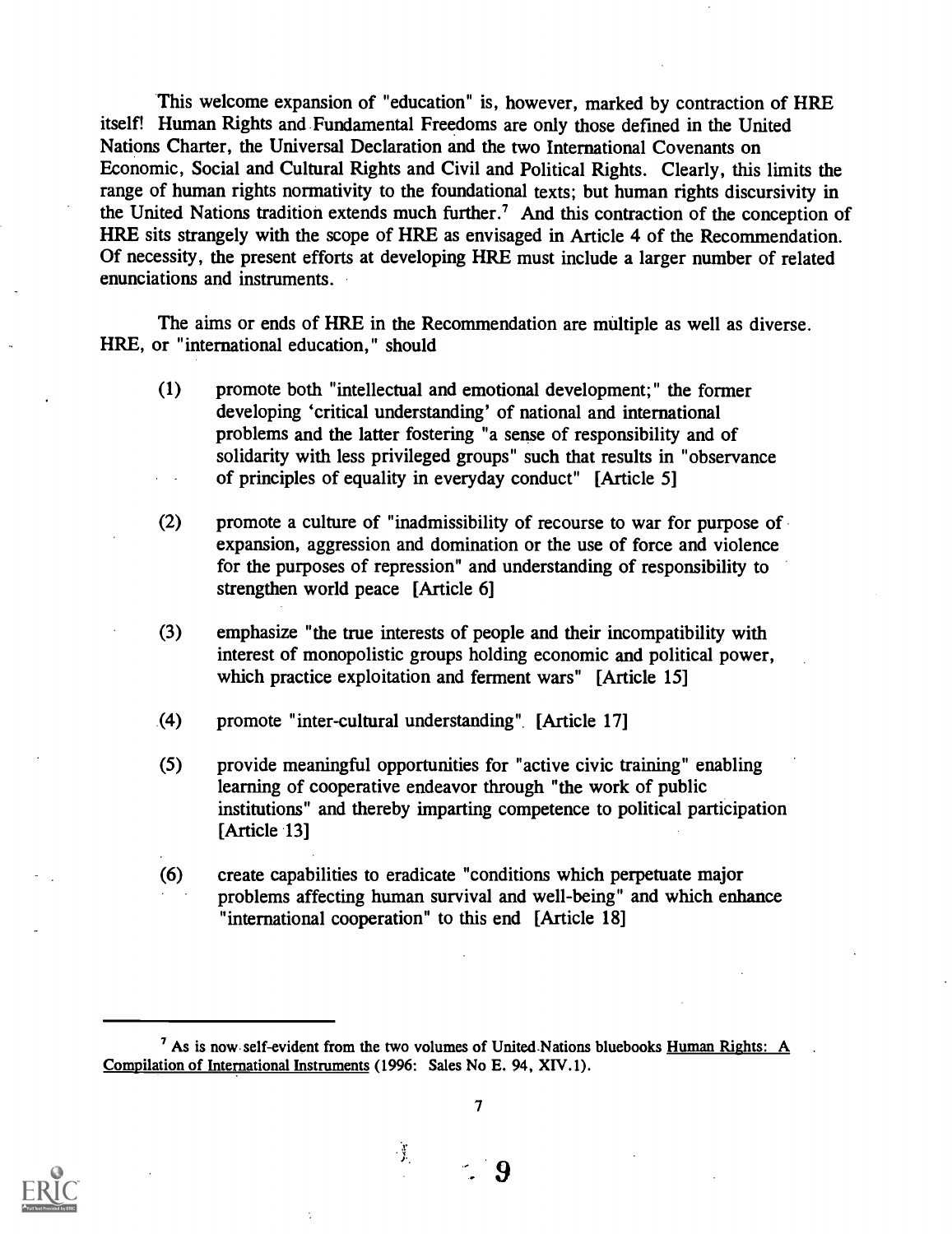In may respects, the Recommendation charts out the itinerary of HRE well beyond (excepting commonality of the second objective) the Universal Declaration. The differences may be highlighted as follows:

- whereas the Declaration addressed education, including HRE, as an aspect of "intellectual development," the Recommendation also addresses "appropriate ... emotional development"
- the Recommendation pursues militant egalitarianism unlike the Declaration (see points (1) and (6) above)
- whereas the Declaration speaks of "tolerance," the Recommendation invokes the discourse of "inter-cultural understanding"

the Recommendation perceives education as a series of endowments of competence civic, political, international in contrast to the Declaration which presumably subsumes all this under the rubric "intellectual development."

These emphases, if not shifts, in the directions of HRE, are of considerable pertinence to our re-imagining HRE two decades later. The specificity of clusters of concern and capabilities, purposes and promises, symbolized by the Recommendation stress on "appropriate ... emotional development" (without which solidarities remain incoherently emergent), "inter-cultural understanding" (without which rights enunciations can be, and have been, unfairly castigated as Eurocentric in their origins and functions) and radical quest for egalitarianism in everyday life, both nationally and globally, ought not (in my belief) be overlooked in the future revitalization of notions of HRE.

Indeed, these motifs of HRE assume an even greater relevance in a post-cold war era, where (as noted earlier) the ideologies of human rights and fundamental freedoms seems to emerge as the only authoritative ideology for the world development.

## D. THE 1993 UNESCO MONTREAL DECLARATION ON HRE

Building upon the 1974 Recommendation (and a subsequent set of associated enunciations since 19748) the UNESCO World Plan of Action on Education for Human Rights and Democracy adopted by the International Congress (Montreal, Canada: March 8- 11, 1993) unfolds, on the eve of Vienna Conference on Human Rights, many an inaugural



<sup>&</sup>lt;sup>8</sup> In particular, the Recommendations of the UNESCO International Congress on the Teaching of Human Rights (Vienna, 1978), the UNESCO International Congress on Human Rights Teaching, Information and Documentation (Malta, 1987) and the International Forum on Education for Democracy (Tunis, 1992).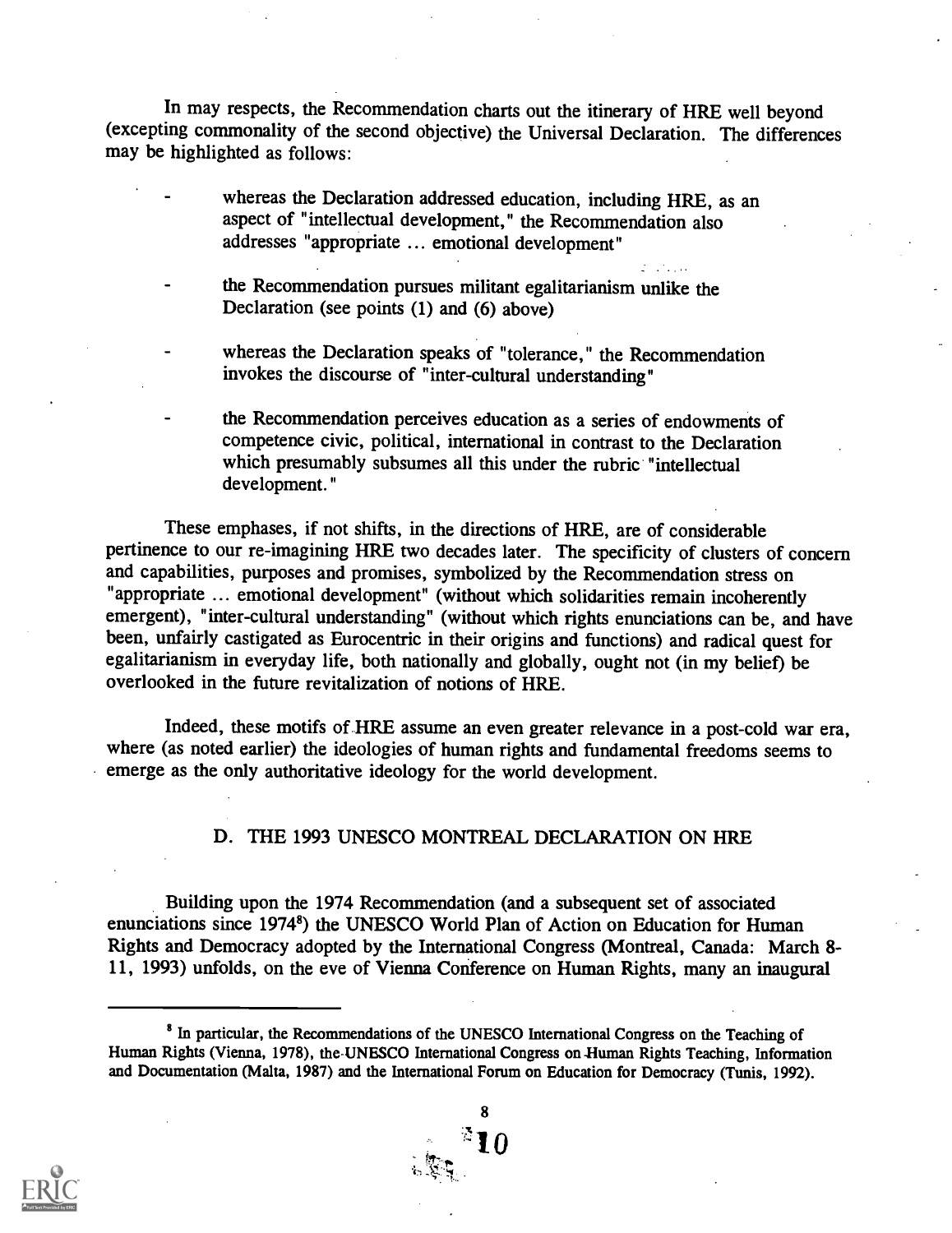theme. Before commenting on the 'daring' of the Montreal Declaration (which the Vienna Declaration explicitly invokes) some of its inaugural propositions may well be noted.

First, the Montreal Plan explicitly addresses HRE to the victims of human rights violations, as well as the defenders of 'democracy.'

Second, while reiterating the notion of education as a lifelong process of learning, the Montreal Plan inaugurates the notion of HRE "in difficult situations." Obviously, state failures (an amalgam always of national and global forces) present, increasingly, a testing time for the run-of-the-mill notions of HRE.

Third, the Montreal Plan anchors HRE in the harbor of liberal democracy. It declares that all education, especially HRE, should

> aim to nurture democratic values, sustain impulses for democratization and promote societal transformation based upon human rights and democracy.

Fourth, HRE should itself be "participatory and operational, creative, innovative and empowering at all levels of civil society."

Fifth, HRE has prophylactic role and function; HRE must evolve

special and anticipatory strategies aimed at preventing the outbreak of violent conflicts and related human rights violations

Sixth, the "key challenge of the future" confronting HRE is how to

enhance the universality of human rights by rooting these rights in different cultural traditions.

Seventh, this endeavor of cultural rooting (implantation) must recognize that

effective exercise of human rights is also contingent upon the responsibility by individuals towards the community.

Eighth, (without being exhaustive) the Montreal Plan offers at least three criteria by which 'success' of any HRE mission may be evaluated. A HRE mission is successful when it

- changes "conduct leading to a denial of rights"
- creates a climate of "respect" for "all rights"
- transforms the civil society in "a peaceful manner and participatory model"

المنابيب المنابين للملا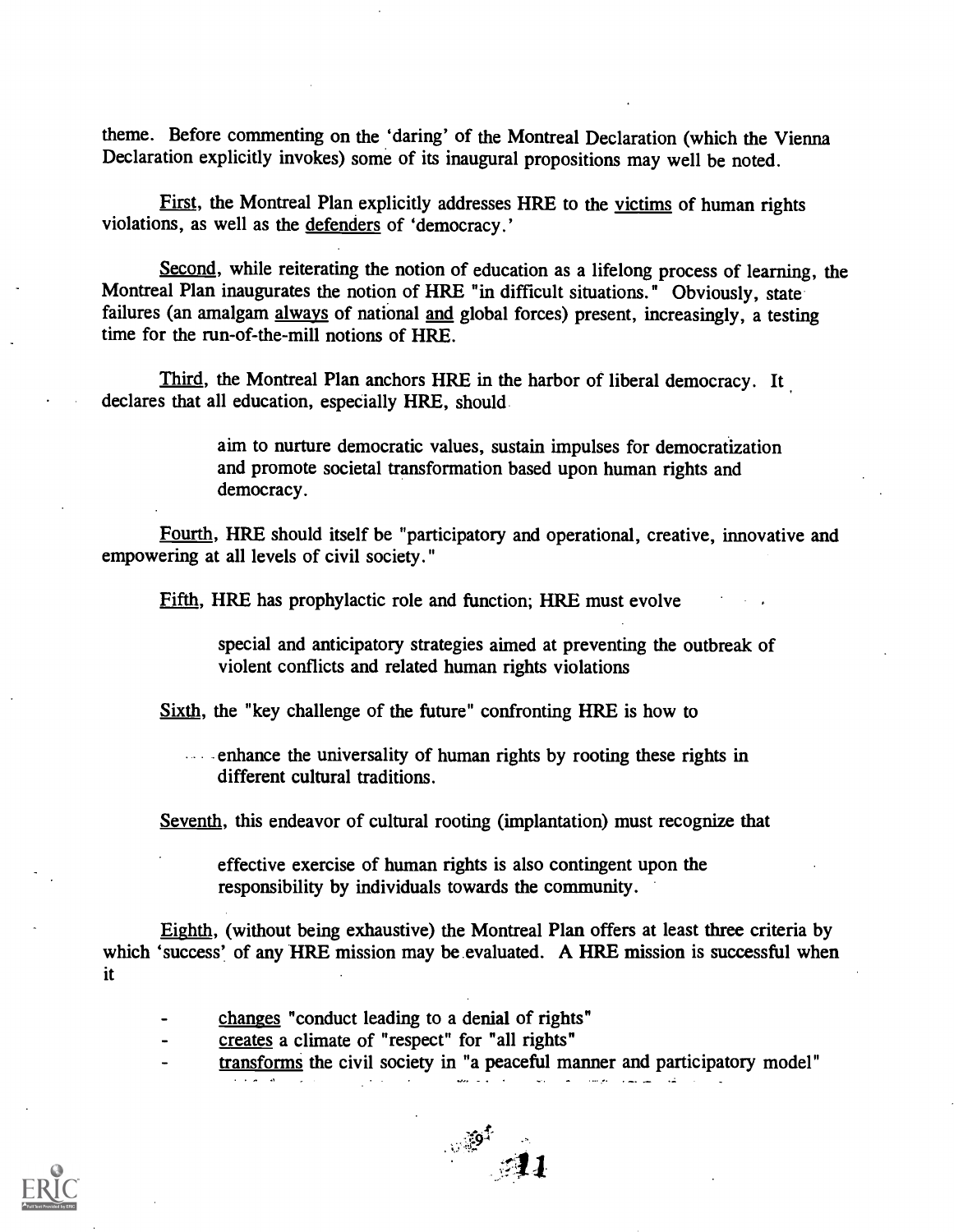The Montreal Plan, is of course, justified in linking strongly human rights and democracy. But without an acknowledgement of history, which has profound consequences for the future of human rights in the world as well of HRE, this aggressive linkage may, in the short run, appear to the leaders, if not the peoples, of the South as aggressively Eurocentric.

The Montreal Plan text needs to be supplemented by notions of 'historic' time. The actually existing liberal democracies in the North emerged out of at least centuries of histories of people's struggles with the state and within civil societies. To imagine that HRE strategies in themselves will somehow accelerate historic time for the rest of the world is to arrest meaningful global movement towards the goals of the HRE.

It needs to be at least acknowledged that the erstwhile colonial powers aborted conditions of political development and maturation in most parts of the world. It also needs to be acknowledged further that practices of power during the long dark night of the 'cold war' did not enable the former colonial powers and their allies, to contribute to the decolonized nations' capabilities to "nurture democratic values, sustain impulses for democratization" or to promote "peaceful" democratization of whole civil societies. Nor is the quest to locate, in the post-cold war era, the Other (the Enemy) of a solitary superpower necessarily conducive to the rapid evolution of human rights cultures across the world.

Democracies are processes, never fully formed historic products. Or to put it in a language, with which at least professional philosophers will feel at home, democracy is a process of Becoming, not of Being. And from this standpoint, the dilemmas of sustainable democracy, while more acute in the South, are awesomely present in the North as well.<br>Read thus, the Montreal Plan addresses HRE, both in guiding principles and in strategies of action, to the critical tasks of democratizing and re-democratizing civil society and state formation, everywhere in the world.

By the same token, the Montreal Plan in conceptualizing HRE strategies towards implantation (giving roots in "different cultural traditions") needlessly provoke suspicions of Eurocentrism (regardless of diplomatic bow to the gallery of South, in its reference to responsibilities of individuals - see the seventh proposition above.) Verily, concern for basic human rights is not unique to the cultures of the North; what is distinctive to these is a historic headstart, which entailed extraordinary denials of human rights to vast humanity. Once again, the Montreal formulations have to be considered as indicative of the need to make contemporary human rights enunciations, in their endless proliferation, a part of all the different culture traditions, whether of the North or of the South.

The Montreal Plan, however, moves close to heart of contemporary darkness when it refocuses HRE to its inaugural task of transforming civil society. This task is urgent, and compelling, both for the South as well as North, especially in the North where civil societies while developing and nurturing impassioned cultures of human rights at home are indifferent to how their elected representatives may often play God abroad, especially in the South.



10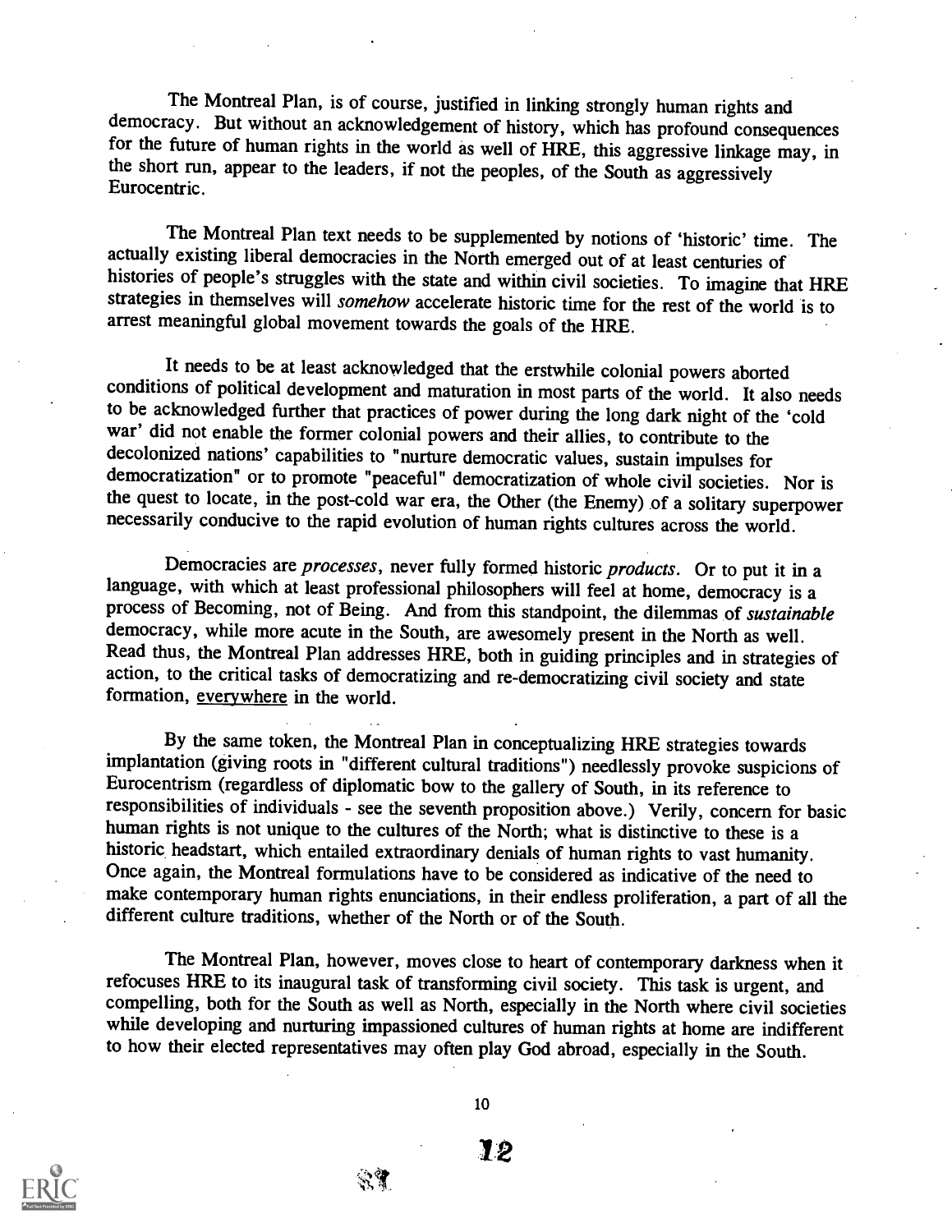On this reading of it, one of the most precious objectives of the Montreal Plan is the articulation of the *non-negotiable need* for HRE to address civil society in the North, in ways that it is enabled to create a community of concern, an overarching unity, between and among human rights cultures at home and abroad. It is only when HRE missions succeed on this count that the prophylactic role of HRE (and its mission "in difficult situations") stands more historically addressed.

The Montreal Plan's reference to "enhancing the universality" of human rights has a note of refreshing candor about it since it recognizes that while all human rights are potentially universal, not all are actually so. But this acknowledgement may have an unintended side-effect of nourishing the tendency to interrogate the "universality" (and `indivisibility') of all human rights, which the Vienna Declaration so emphatically now proclaims. Even those who would resist or critique "universality" of human rights will on deeper thought (and on reading the people's histories of struggle for rights) concede that some, if not most, human rights which now stand internationally enunciated are, indeed, nonderogable.

Finally, the Montreal Plan's teleology of HRE raises an important question concerning HRE. HRE is a means to an end (the end in the Plan being "democracy"). The ends to which HRE might be a means could also be designated as 'peace,' 'justice,' `development,' dignity.' The question is: should HRE be regarded as an end in itself or a means to some designated end? The question (not so unimportant as pragmatists might think it is) needs careful contemplation for on possible answers to it will depend the future of HRE's legitimation, organization, accountability, autonomy, pedagogies, performance, and implementation.

The choice is between saying that we ought to pursue HRE in itself as human right to better achieve all other human rights and fundamental freedoms or that we ought to promote HRE for ends like "good governance, ". "sustainable development," "economic progress," "democracy" and "transformation of civil societies." And the choice is critical, in the sense of the nature of national structurings of HRE, including the very dispensability or expendability of HRE. If we were to regard HRE as a means for "economic" development in societies exposed to structural adjustment programs, for example, only market-friendly rights will be germane to HRE endeavor; similarly, cultures which regard patriarchy as `divinely' ordained may not consider a regendering of human rights cultures as critical to many of the 'ends' described above.

The choice has to be clearly made. I believe HRE is important because it is an end in itself. It is conceivable and a matter of not just ethical but also political judgment that as and when HRE mission succeeds it may ill-serve other postulated goals and ends. This is so because, as Roberto M. Unger has reminded us, rights typically have in history a destabilizing function, a "context smashing" tendency.<sup>9</sup> Neither of these features necessarily

9 Roberto M. Unger "The Critical Legal Studies Movement," 96 HARV. L. REV. 561 (1983).

BEST COPY AVAILABLE  $\mathbf{B}$ 

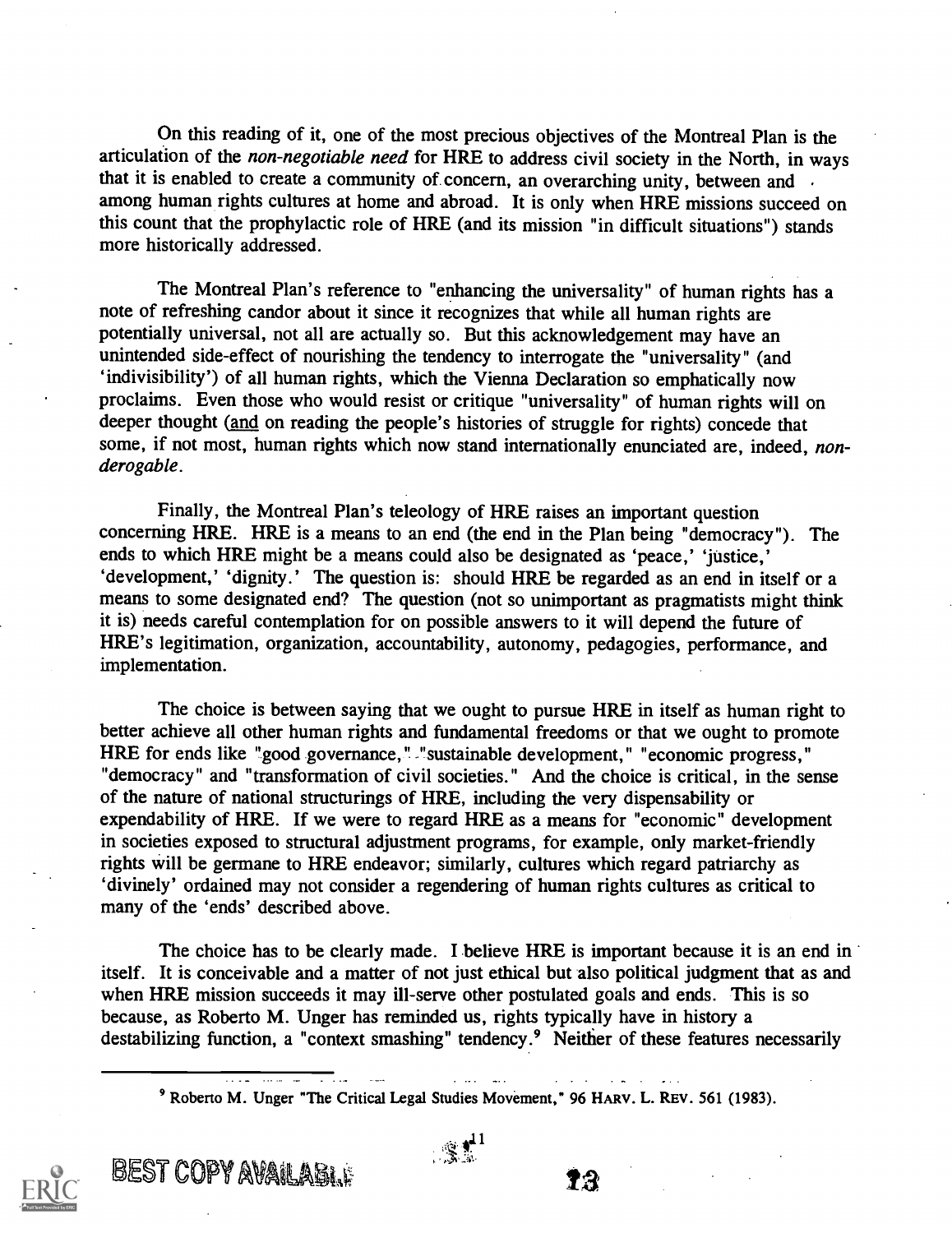goes so far as to question the integrity or rationale of the nation-state itself but both acutely interrogate all the processes of power and authority within the state and civil society. HRE as an end itself seeks to reinforce the processes of empowerment of every human being in everyday life to experience freedom and solidarity, not fractured by grids of power and domination the civil society and state. The ability to perceive such freedom as not threatening all that is good, true and beautiful in human achievement is to my mind the summum bonum that HRE promises us. Mohandas Gandhi used to say that swaraj (independence, that is just self-rule) brings exercise of freedom in non-threatening ways to the Other. That, I think, is the spirit of human rights cultures, too. Emmanuel Levians, in a different idiom, conveyed the same message to us when he evolved the notion of "difficult freedoms;" HRE, in these terms, is a movement to achieve the most difficult of these "difficult freedoms."

## E. HRE IN THE VIENNA DECLARATION

Celebrating both, in its germinal preambulatory formulation, "the spirit of the age" and "the realities of our time," the Vienna Declaration on Human Rights marks yet another milestone in human rights lexicon, theory and activism.<sup>10</sup> Section D, Part II of the Declaration, and Paragraphs 33, 36 Part I, focus on HRE. The Vienna Declaration, in brief,

- reiterates the expanded notion of 'education' first articulated in the 1974 UNESCO Recommendation
- extends that Recommendation, making education, and HRE, to go. beyond select bodies of human rights discourse to inclusion of "peace, democracy, development and social justice"
- innovates HRE as a gender specific mission, stressing the "human rights needs of women"
- reconstructs the enterprise of HRE to make it inclusively communitarian; in other words, development of human rights cultures is an ongoing participatory endeavor of individuals, groups, associations, institutions in civil society and of state actors and agencies, in a co-equal manner
- focuses HRE programs and strategies on special state agencies and agents "such as military forces, law enforcement personnel, police and health professionals"

 $382 \frac{12}{14}$ 



<sup>&</sup>lt;sup>10</sup> See U. Baxi, Mambrino's Helmet?: Human Rights for a Changing World 1-17 (1994: Delhi, Har Anand Publications).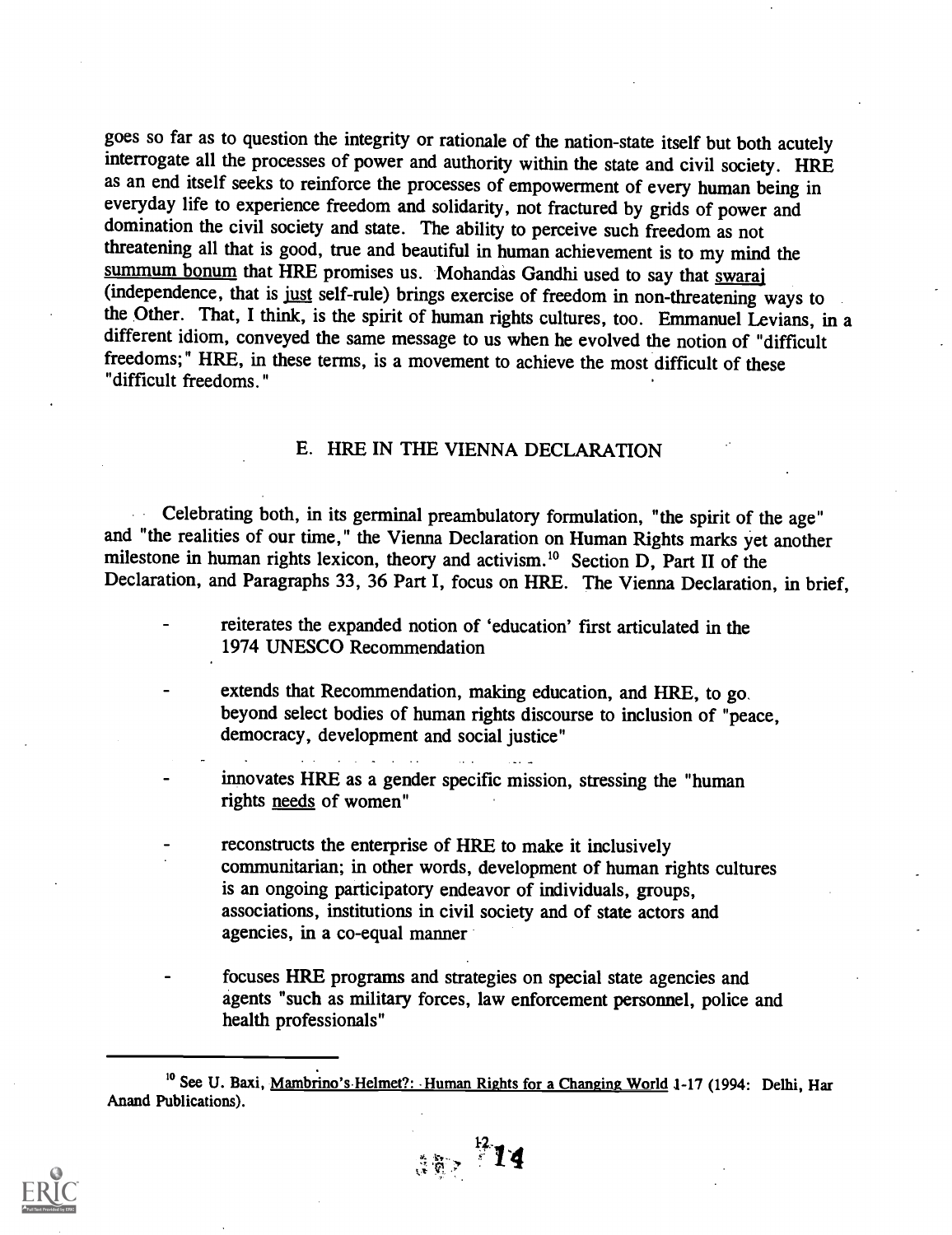The Vienna goals and strategies mark a culmination of thought and praxis on HRE within the family of the United Nations. The most excitingly innovative dimension is, of course, the reference to "human rights needs of women." Inaugurally, this formulation invites suspension of the dichotomy between 'needs' and 'rights' (with the associated perplexities of distinguishing between, in a hierarchy of needs, 'material' and 'non-material' needs).

The conception of 'human rights needs' enwombed within the motto "Womens' Rights are Human Rights," indicates the ongoing process, in contemporary rights discourse, transmuting needs into rights. But equally importantly, for HRE pedagogies and strategies, identification of human rights needs must, minimally, include: access to information, access to opportunities for the exercise of rights, access to modalities and instrumentalities in the identification of violations of human rights and the needs to access to public discourse which may contest state/society assertions that either no human right exists or if it does no violation can be said to have occurred.

This listing of human rights needs can, and must, be expanded with care, the implication being that HRE can never be a static body of given knowledges of rightsenunciations but must forever remain a dynamic engagement with these knowledges. In this sense, HRE will be future-oriented as well. Marshalling the tragic accumulation of experiences of victimage (rights-violation), HRE will provide a repertoire of resources for ongoing struggles to promote and protect human rights and fundamental freedoms. In this sense, the focus on HRE will inhibit it from becoming an alienating/alienated tradition of knowledges. Perhaps, the significance of the Vienna Declaration lies in inviting attention to HRE entrepreneurs to (what Paulo Friere so memorably called) "the pedagogy of the oppressed."

Like the 1974 UNESCO Recommendation, even the expanded range of HRE in Vienna Declaration is conspicuous by its lack of reference to some critical rightsenunciations.<sup>11</sup> This lack is certainly remediable, if we bear in mind the vision of HRE animating the Vienna Declaration which, in and through its own enunciations, does not merely consolidate existing human rights juridical regime (lex lata) but is also commingled with the human rights in the making (de lege ferenda).

<sup>11</sup> For example, Section 3, Part II of the Vienna Declaration on Equal Status of Human Rights of Women avoid reference to the important 1962 Convention on Consent to Marriage, Minimum Age for Marriage, and Registration of Marriages and to-the 1976 Declaration on Protecting of Women and Children in Emergency and Armed Conflicts.



13

 $\mathbb{M}^1$  15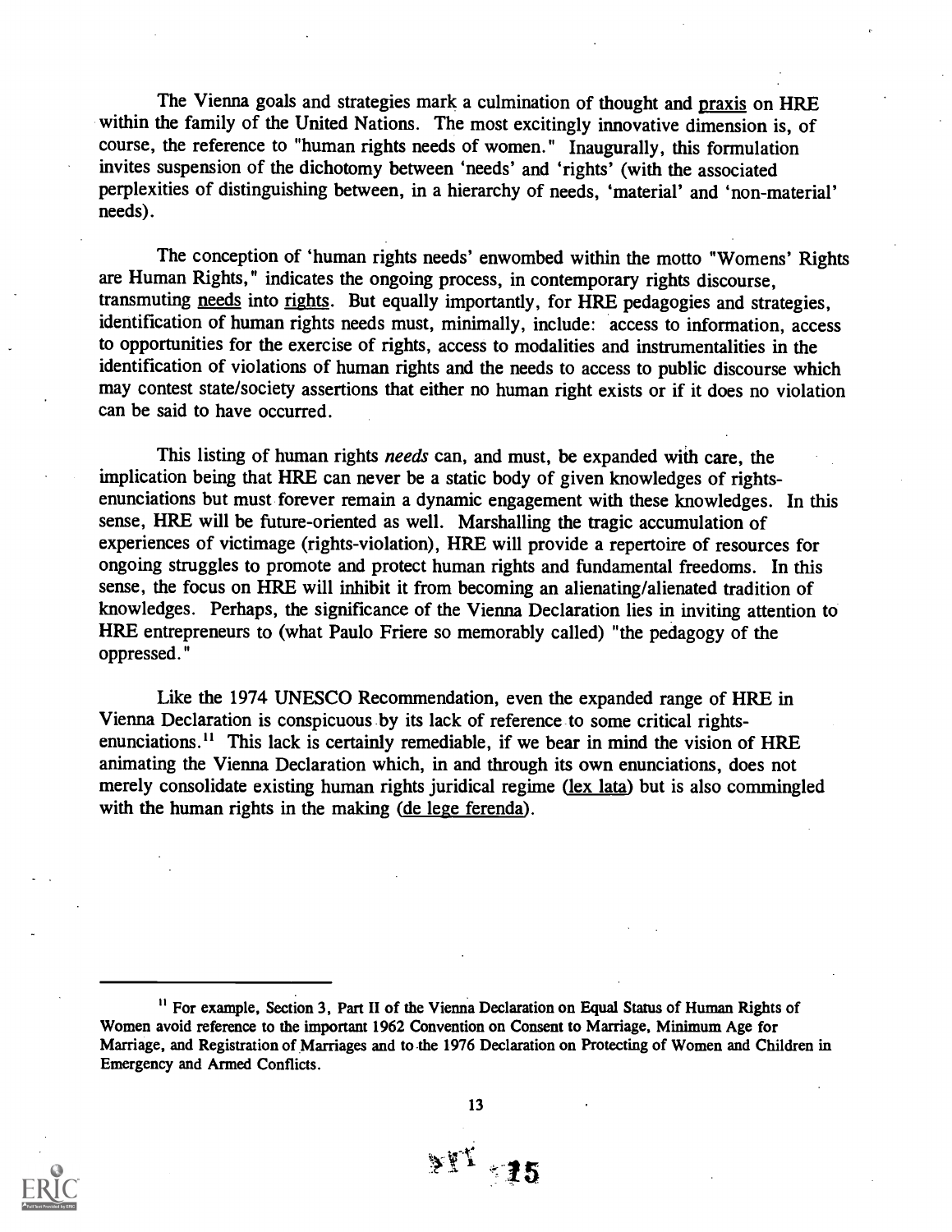## F. THE DRAFT PLAN OF ACTION FOR THE UNITED NATIONS DECADE FOR HRE: 1995-2005

The Draft Plan of Action (hereafter referred to as the "Draft"), naturally, builds upon the lineage of HRE thus far canvassed. But it also marks advances, the most critical being the notion that HRE is a unique strategy for the "building of a universal culture of human rights" through the "imparting of knowledges, skills and molding of attitudes." And the comprehensiveness of the conception of HRE is welcome as it goes beyond the 1974 Recommendation to include, besides the foundational texts, almost all major human rights. enunciations.<sup>12</sup> The five normative bases of  $HRE<sup>13</sup>$  continue to reflect the emergent consensus about its goals.

The notion of 'culture,' in the draft, however seems to focus HRE on intellectual development of knowledge (the absence of pluralization of knowledge is also discomforting<sup>14</sup>), skills and attitudes. "Cultures" include these but of course encompass much more. "Values" constitute a salient part of cultures. But equally important are sensibilities which make cultures possible and enduring. By 'sensibilities' I signify what

<sup>13</sup> The normative bases, according to Article 2 of the Draft, are:

- "(a) the strengthening of respect for human rights and fundamental freedoms;
- (b) the full development of the human personality and the sense of its dignity;  $\sim 10^7$
- (c) the formation of understanding, tolerance, gender equality, and friendship among all nations, indigenous peoples, racial ethnic, religious and linguistic groups;
- (d) the enabling of all persons to participate effectively in a free society;
- (e) the furtherance of the activities of the United Nations for the maintenance of peace."

<sup>14</sup> Pluralization of knowledge must be an important aspect of HRE culture and pedagogy. The important distinction between "organic" and "erudite" knowledges (initiated by Antonio Gramsci and enriched by Michel Foucault) suggests that HRE should be so designed as to allow experiential knowledges of peoples about rights and violation to emerge; from the cumulation of such organic knowledges it should also become clear (than is the case today) that most of contemporary human rights enunciations are refined articulations or echoes, of authentic human experiences.

If we conceive knowledge in the singular (as does the Draft) HRE will only privilege the erudite knowledge about human rights standards which is to be transmitted. And the emphasis on "participatory" pedagogy would be confined to rituals of confirmation about acts of reception of information.

HRE, in the present opinion, has-to entail interaction of both forms of knowledges (organic as well erudite) in order to be empowering.



 $12$  The Decade shall be, as per Article 1 of the Draft, based upon "the provisions of human rights instruments, with particular reference to those provisions addressing human rights education."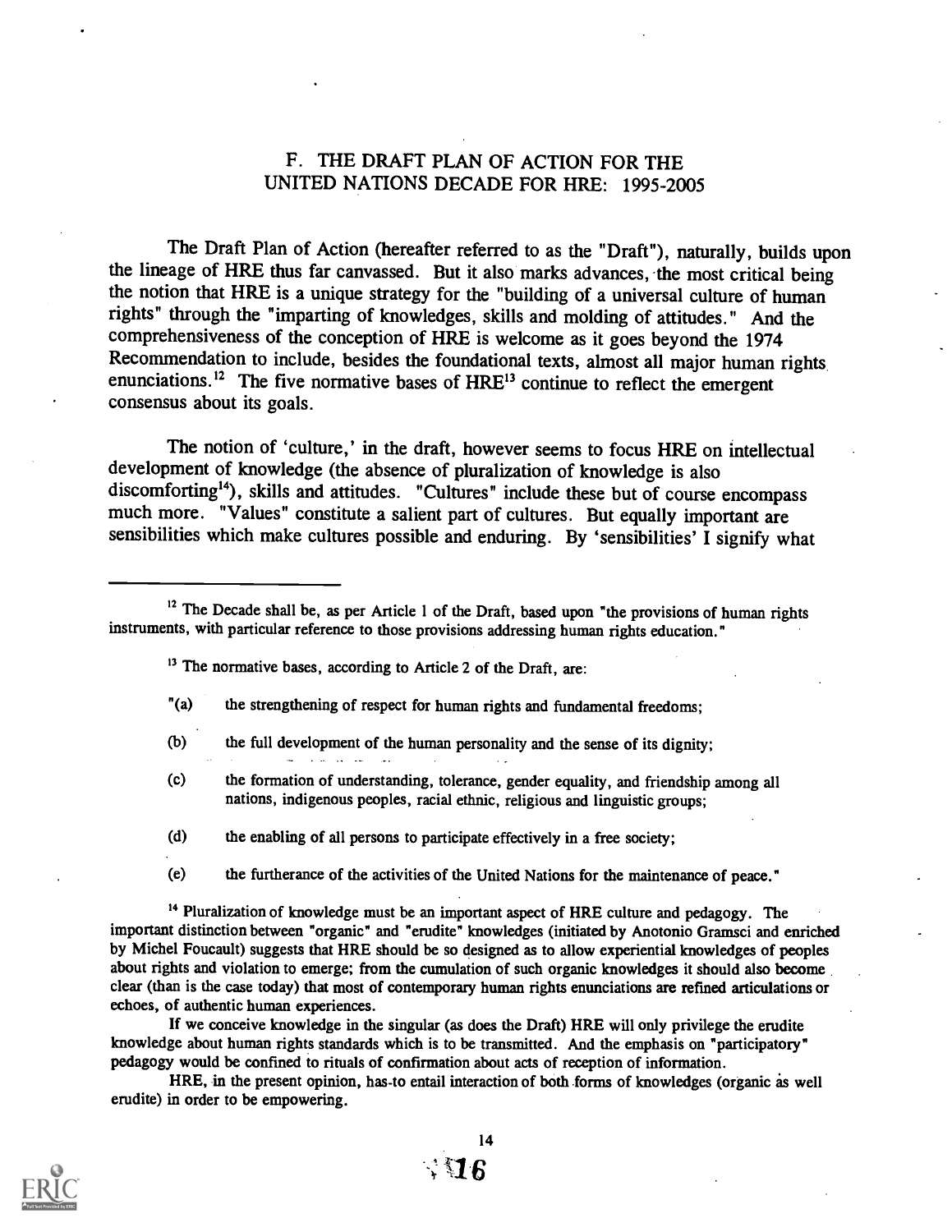lamented Raymond Williams called 'structure of feeling' and what, in a different context, the 1974 Recommendation named "appropriate ... emotional development." An overly rationalistic approach to HRE may defeat, in the short and long run, the very objectives enshrined in the Draft Plan.

The General Guiding Principles of the Draft (Part Two) are, indeed, noteworthy. First, HRE should create "broadest possible awareness and understanding of all the norms, concepts and values" of the foundational texts as well as all other relevant international human rights instruments. Put another way, HRE is not directed merely to literacy concerning human rights texts; their intertextuality also has to be learned and imparted (that is, their cross-connections, reciprocal supplementation - their hermeneutical totality). The ideology-in-the-making of human rights ("all the norms, concepts and values") becomes in the Draft the repertoire of HRE. This is further reinforced by the reference to "universality" and "interdependence of all rights."

Second, HRE has to move from the "universal" to the particular, from abstract to the concrete, from the global to the local. Effective HRE for the Decade

> shall be shaped in such a way as to be relevant to the daily lives of the learners, and shall seek to engage learners in a dialogue about the ways and means of transforming human rights from the expression of abstract norms to the reality of their social, economic, cultural and political conditions. [Paragraph 4]

This is a critical formulation. It summons HRE praxis to tasks of everyday relevance, in the micropolitcal, microsocial contexts. It formulates the imagination of HRE as dialogical. Dialogue, by definition, can occur only under conditions of discursive dignity and equality. And dialogical HRE strategies conflate, creatively, the distinction between the 'learner' and the 'learned.' Humility is, of course, the hallmark of learning. And dialogical HRE interaction is, obviously, a confrontation between the 'pre-given' ("social, economic, cultural and political conditions") and the future histories-in-the-making.

Third, the guiding Principles envisage participatory HRE praxis entailing

equal participation of women and men of all age groups and all sectors of society both in formal learning ... and non-formal learning through institutions of civil society, the family and the mass media [Paragraph 3]

HRE, in this conception, aims to cut across hierarchies of formal/informal education systems, gender, age and addresses itself, of necessity, to realms other than state power.



15

- 72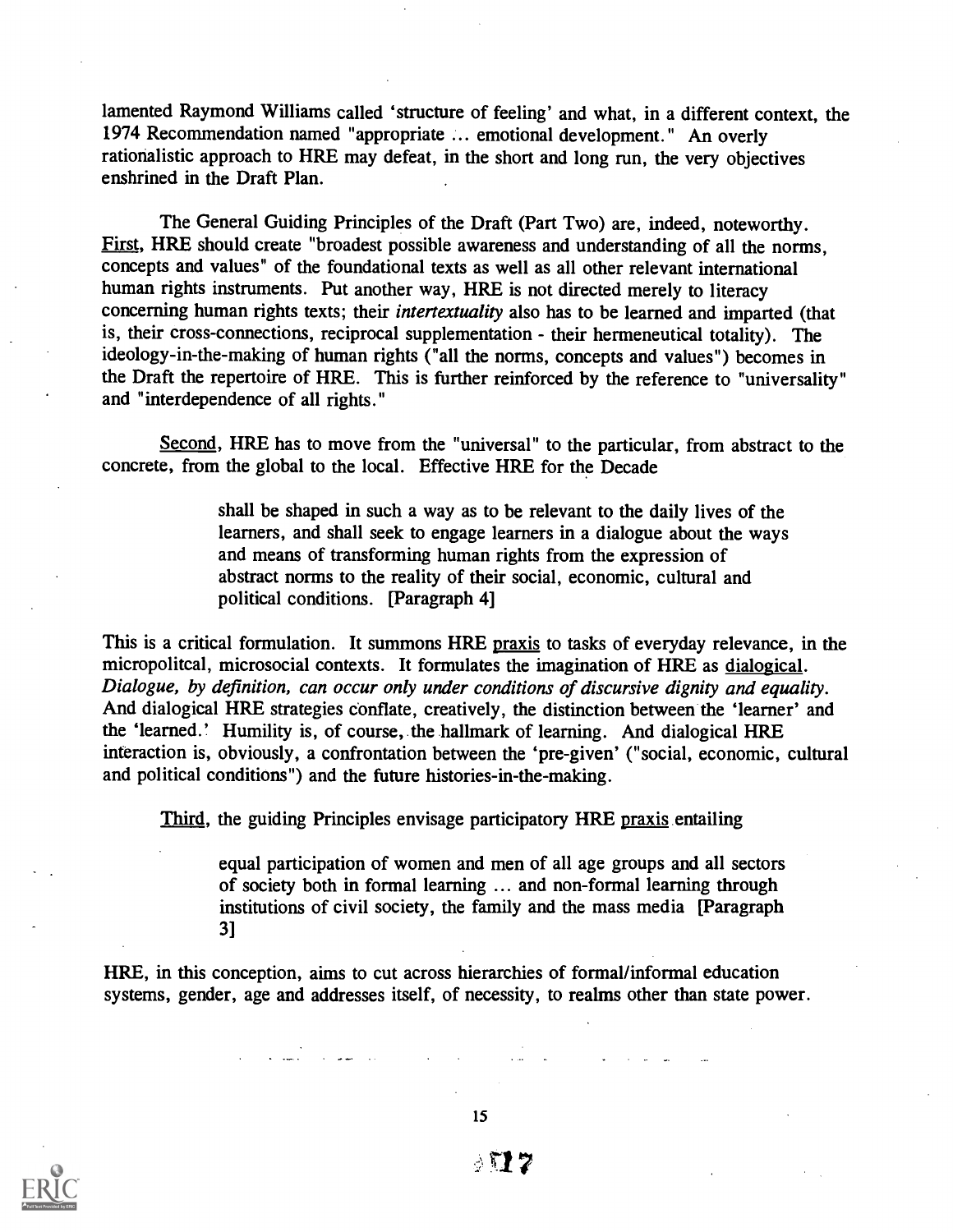Third, the Draft marks a community of concern between "democracy, development and human rights" (their "mutually reinforcing nature"). Accordingly, it reiterates a prime function of HRE which shall

> seek to further effective democratic participation in the political, economic, social and cultural spheres and shall be utilized as a means of promoting economic and social progress and people-centered sustainable development.

This remarkably imaginative formulation offers to HRE missionaries an embarrassment de riches. HRE strategies have to foster that order of participation which promotes both 'economic and social progress' and 'people-centered development.' In a sense, this formulation leads us back to an equally remarkable enunciation in Article 18 of the 1974 UNESCO Recommendation which, rightly insists that all education, including HRE, should address the major problems of mankind:

> Education should be directed both towards the eradication of conditions which perpetuate and aggravate major problems attacking human survival and well-being - inequality, injustice, international relations based on the use of force - and towards measures of international cooperation likely to help solve them.

HRE, like all education, must ineluctably be "multi-disciplinary." It should also be global, regional, national and local all at the same time. And at all levels of learning.

## G. CRITIQUES OF HUMAN RIGHTS AS SITES OF RESISTANCE TO HRE

Recognition of critiques of human rights enunciations is essential to the mission of developing a "universal culture of human rights," especially through HRE. There exists in the North a rights-weariness and in the South a rights-wariness. Neither can be wished away; each has to be grasped in its historicity and mutual lessons learnt through dialogical encounters. Knight-errantary of human rights and HRE strategies can only lead to a Quixotic enchantment, leaving the world untransformed at its core.

The rights-weariness is a kind of response to the explosion, in the recent decades, of human rights enunciations. Ethical theorists question the emergent hegemonies of rights languages, displacing all other moral languages (of virtue, of duty, of responsibility, and of communitarianism). Pragmatists scoff at the Quixotic character of many a human rights formulation, which seem to represent to them not a Utopia but a dystopia. Rights-weariness is an ethical stance which doubts whether the liberal traditions of individual rights can be the privileged bearers of human transformation, especially when the ideality of rights stands



16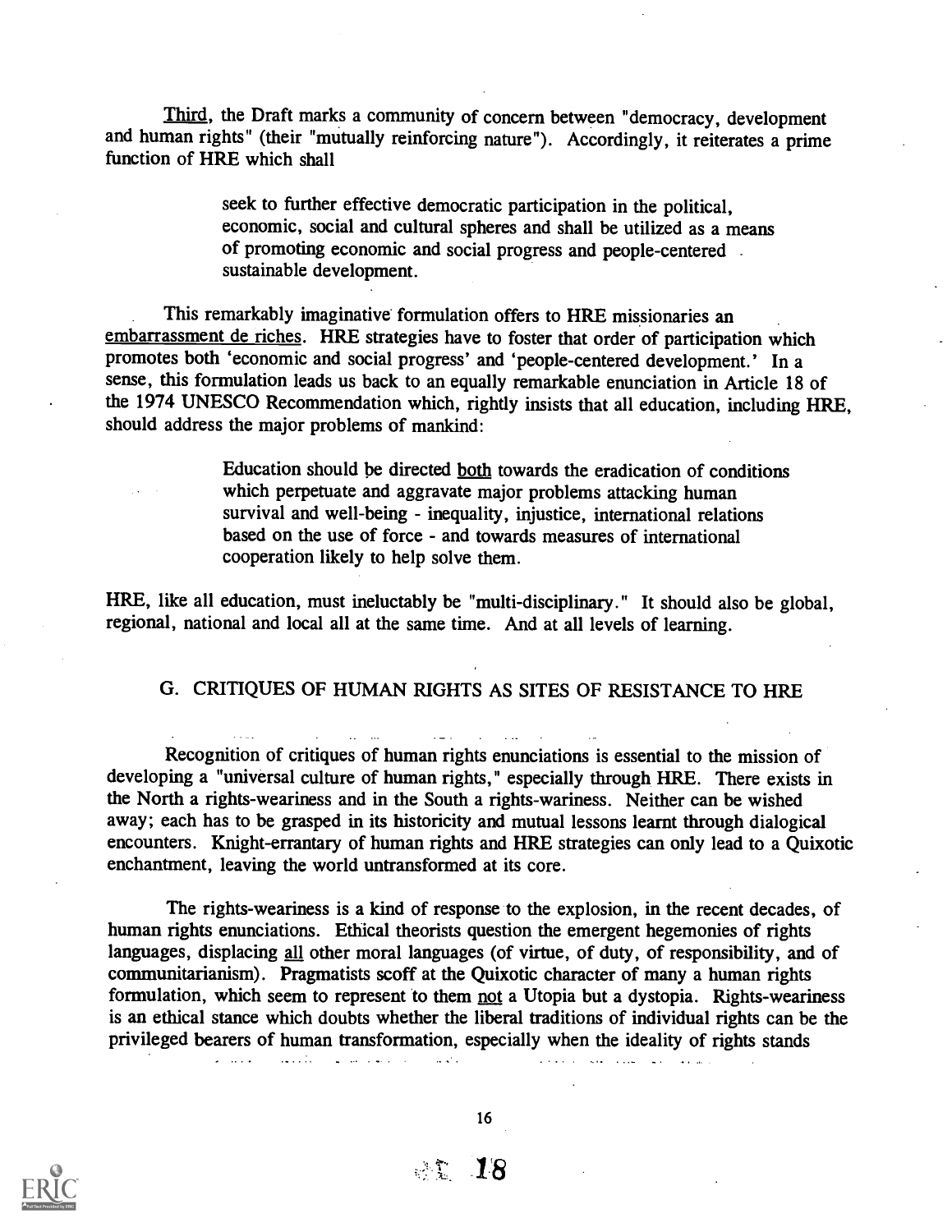squandered by an excess of rights-talk.<sup>15</sup> Not only does rights-weariness produce such doubts and caveats: occasionally it goes so far as to recall Bentham's dustbining of all natural rights talk as "nonsense on stilts."16

Rights-wariness provides a different genre of human rights critique. Critics in this genre do in fact regard it a duty to raise uncharitable questions concerning the career and future of human rights promotion and protection in the present mold. They perceive an immense duality, and even duplicity, in the endless propagation of human rights languages, even to the point of giving utterance to a phenomenon names as "human rights colonialism. <sup>"17</sup> Wariness about rights may best be captured by the following (perhaps too simplistic - oft - repeated, and even well worn) formulations:

- (a) The discourse of human rights ought to be pluralistic according equal dignity to all traditions of the world; by contrast, it is hegemonically `Western'
- (b) The classical liberal tradition of rights and justice carries the legacy of the original sin: these traditions are at their best and brightest in justifying/recycling colonialism/imperialism, both in 'classical' and contemporary incarnations
- (c) The human rights agenda offer pathways, in different radical idioms, of the White Man's Burden; in other words, it masks the ends of power and domination (political and economic) by the North
- (d) The North is unable, despite its proud boast, to make the world 'safe' for democracy and human rights and unwilling to create conditions within its own jurisdiction to eliminate practices and circumstances which encourage massive and flagrant violation of human rights
- (e) This stands demonstrated (even outside the arena of foreign policy and the making of wars) in the North's pronounced inability and unwillingness to subject its own economic agents to a common human

<sup>&</sup>lt;sup>17</sup> See, for example, Issa G. Shivji, The Concept of Human Rights in Africa, esp. at pp. 42-68 (1989: London, CODESRIA Book Series).



 $15$  E.g. Maurice Cranston says "once a right is conceived as an ideal, you acknowledge its impracticality; it becomes easier to dismiss it as a right." See his "Are There Any Human Rights?" 112 Daedalus 1-17 (Fall 1983); the writings of political philosopher Allan Buchanan consistently interrogate the claims of human rights languages to any unique or distinctive status. He, invoking the notion of Age of Rights, puts it to severe and sustained interrogation, but only at the level of the jurisprudence of national legal orders. See his Marx and Justice (1992: Totowa, N.J.; Rowman and Littlefield).

<sup>16</sup> See also note infra note 8 and the text accompanying it.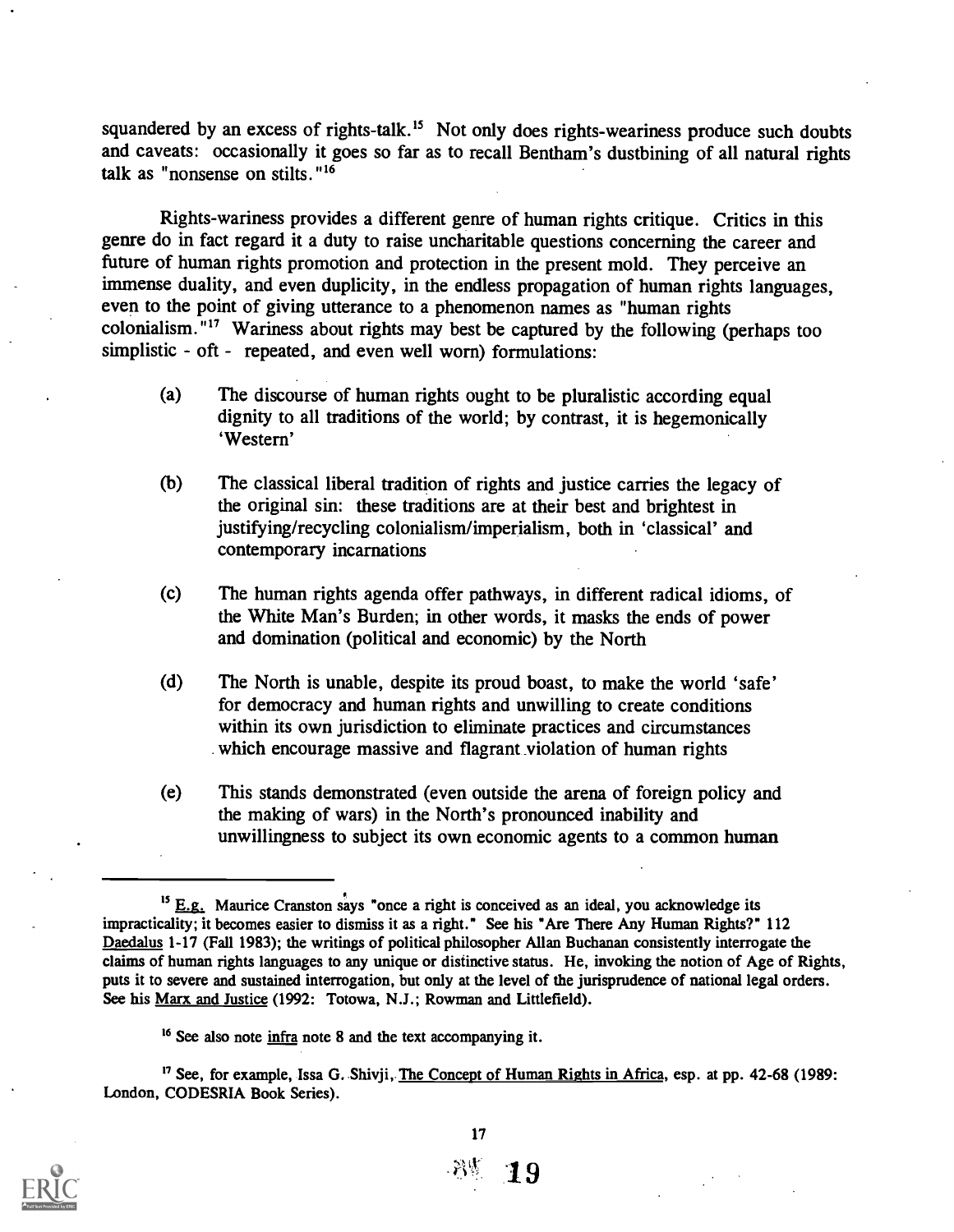standard of regulation of risk and liability for injury (whether it is signified by Bhopal, or dumping of toxic wastes, or dumping of injurious drugs in overseas markets proscribed at home, or gender-aggressive contraceptive devices. Implicit in policies of export of hazardous processes and products is a double standard concerning the value of human life violating the Racial Discrimination Convention

(f) The North has betrayed commitments, contained in salient United Nations Declarations, which provided for an authentic global structural adjustment program for promotion and protection of human rights, especially for the South. Some of these Declarations contained as well duties of reparation for massive and sustained violations of rights of colonized peoples and nations. One may refer, inter alia, to the following Declarations on -

> Social Progress and Development (1969) pledging 1% of GNP of North for aid to South and just, nondiscriminatory patterns of trade, commerce and intercourse between the North and the South

Eradication of Hunger and Malnutrition (1974)

Use of Scientific and Technological Progress in the Interest of Peace and Mankind (1975)

the Right to Development (1986)

(g) Human rights diplomacy of the North has been complicit, during and even after the 'Cold War' with the worst violations of human rights in the nation-states of the South

(h) The classical model of human rights spread an ideology of possessive market individualism where human beings are homo economicus or homo consumeris with rights devoid of any communitarian responsibilities and fidelity to age-old spiritual heritage, transcending both the market and the state

(i) The cosmologies of human rights discourse are based on variants of civic religion and secular nationalism, not cognizant at all of potential of divergent religious, cultural, and inter-faith traditions for promotion of fraternity, solidarity, dignity, justice and rights.

18



20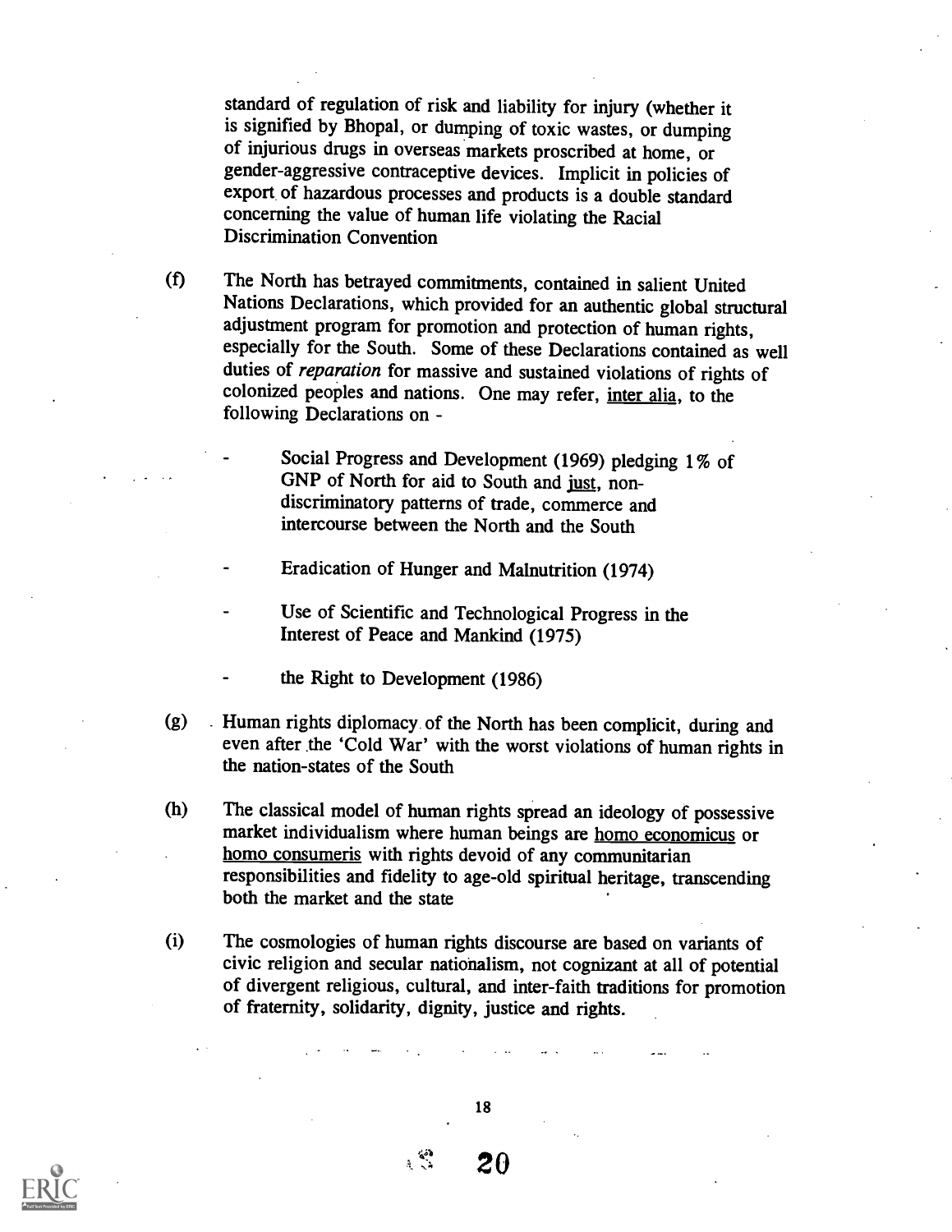In all these genres of critiques lies an impulse for rethinking human rights. They acknowledge, indeed that some human rights and fundamental freedoms are universal and indivisible but interrogate, for example, preferred hierarchies of rights, extolling civil and political rights and economic, social and cultural rights.

Clearly, no amount of incantation of the mantras of 'human rights culture' is going to succeed in the face of these diverse critiques of human rights discourse. Nor would it do, even as a gesture, to deny elements of domination or hegemony or to gainsay the ascendancy of one variant of liberal human rights paradigm in most of the contemporary human rights formulations. It would also constitute a serious misrecognition of these genres of critiques to say that all these, put together, constitute merely self-serving resistance to human rights cultures.

#### H. THE TASKS AHEAD

Human rights education begins to gather a global momentum precisely at a historical conjuncture when fantastically new forces of production (especially digitalization and biotechnology) have begun fostering new international division of labor through the rolled-up processes of globalization. If the ideological superstructures are varieties of postmodernist ethics (including rights-weariness), the realpolitik of the emergent world is increasingly rights-wary. For once, the discourse is explicit: human rights are instrumentalities of social development, which could best take place through "free trade" whose logic, in turn, is at odds with so many proclamations of human rights! The discursive twist explicitly since the United Nations summit on social development is clearly in the direction of a market-friendly (or specifically trade-related) human rights paradigm. 18

To be sure, amidst all these transformations, the core objectives of HRE remain, more or less, constant in the sense that

human rights education is, all said and done, education

- as with other 'forms' of 'education' HRE ought to contribute to the "full development of human personality"
- HRE contributes to this objective especially, by strengthening respect for human rights and fundamental freedoms
- as `education' HRE must contextualize all learning by its focus on world peace, security and development in ways which nurture human rights cultures everywhere

<sup>18</sup> See supra note 6.



19  $E_1$ 21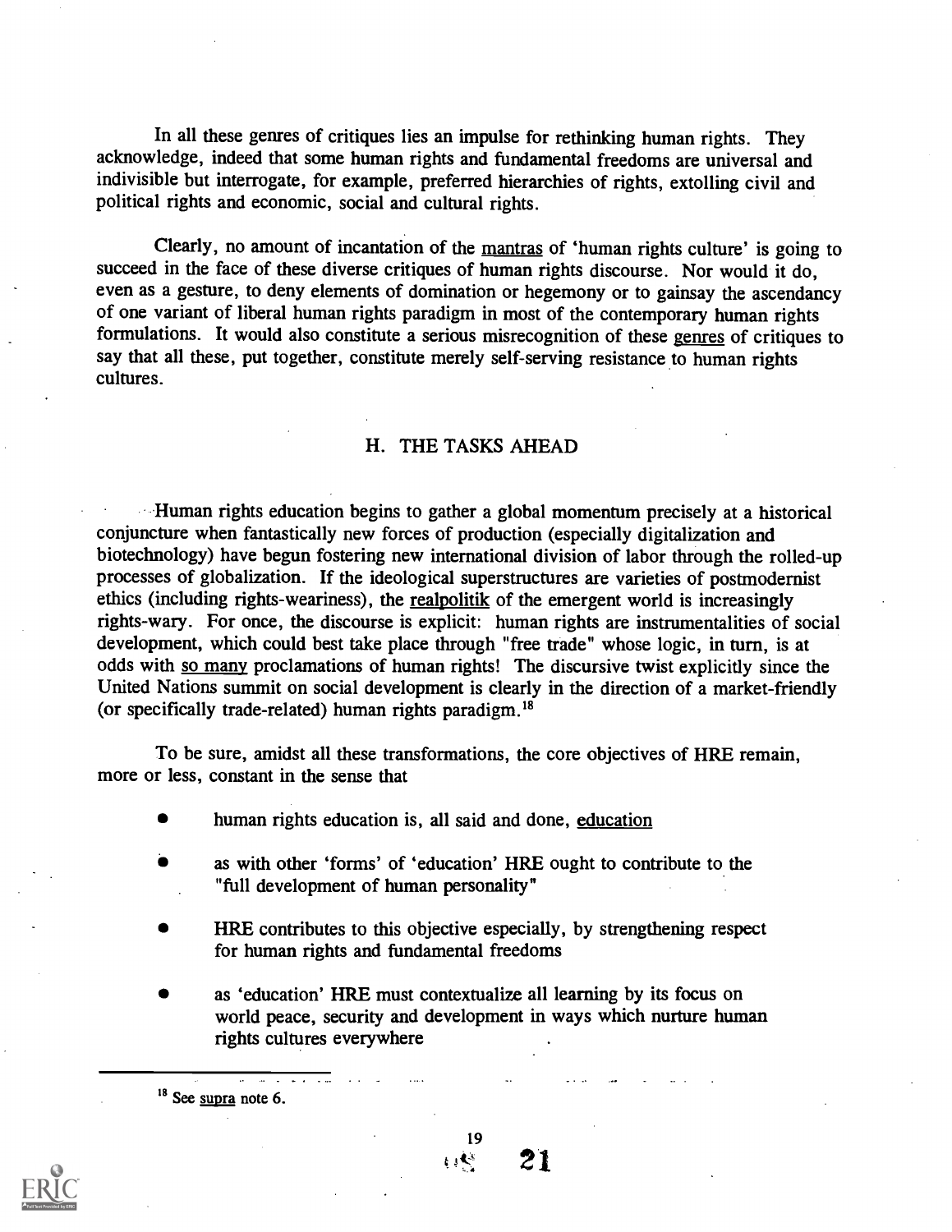These objectives have to be attained in a world dizzy with acceleration of history. The difficulties of HRE are well worth pondering in this context, as a prelude to the identification of the tasks ahead.

No matter how 'education' is conceived (formal/informal/adult, continuing, extension education) human rights education has necessarily to relate to and deal with educational formations already in place everywhere: it has to engage itself with

- education systems as articulations of state policies and national objectives
- educational systems as hierarchic grids of power within society
- patterns of distribution of access to literacy, and to elementary, primary, secondary, tertiary education
- patterns of relationships between educational apparatuses and the economy, national and global
- ideologies, philosophies, epistemologies, technologies and pedagogies internal to the domain of education, and cultivated by its practioners
- histories of education, and of entrepreneurship
- traditions of academic freedom (as freedom to teach and as freedom to learn)

HRE conceived as 'education' needs to find an exponential entry point at each one of these, and related, levels. State constitutional policies, as in the Philippines for example, can do a great deal to facilitate privileged space for human rights education.<sup>19</sup> But when these are unavailable, as is mostly the case (and poignantly in the much-developed world, though clearly not only there), HRE initiatives will have to emerge at the 'world-system' level. At this level, the required range of inter-agency collaboration within the United Nations system is simply incredible. Clearly, the Human Rights Commissioner and the Centre for Human Rights will need to interact in a sustained manner, for example, with the ILO, UNESCO, ICJ (the World Court whose jurisprudence is relevant to HRE), UNEF, IAEC, UNFP, UNICEF,



<sup>&</sup>lt;sup>19</sup> See Richard Pierre Claude, Human Rights Education in the Philippines (Manila, Kalikasan Press, 1991) for a lucid overview of the evolution of HRE as state policy and the activist response. Memorandum Order No. 20 (HRE for arresting and investigating officers); Executive Order No. 27 (government departmental responsibilities for HRE) and Executive Order No 163 (mandating HRE as an aspect of Human Rights Commission) are important devices of state policy emergent during Corazon Aquino's regime. The Interim Constitution of South Africa also under Article 116 contains an-incipient\_HRE mandate for the Human Rights Commission.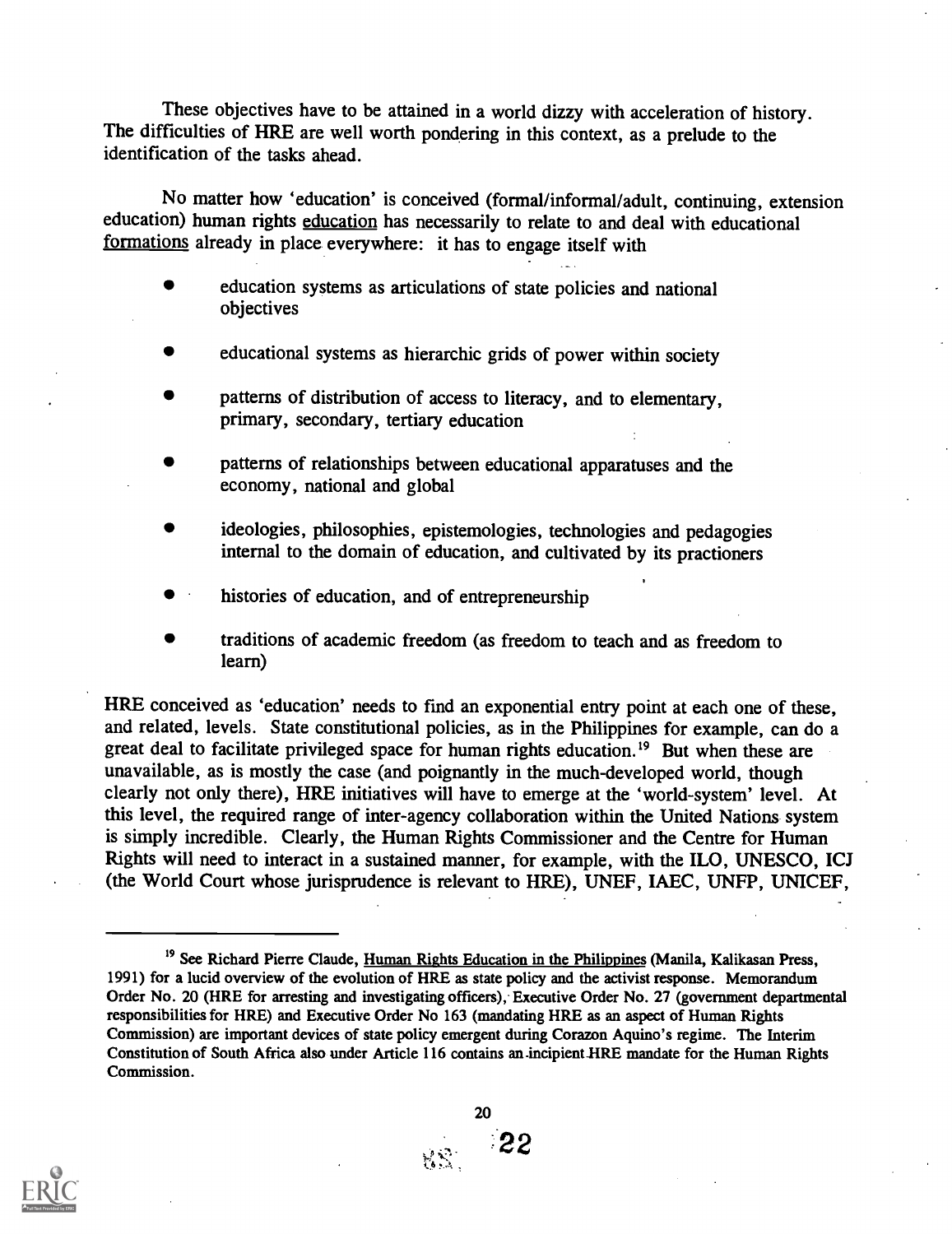various treaty bodies (but especially CEDAW), the Committee on Crime Prevention and Treatment of Offenders, the Commission on Sustainable Development, the World Intellectual Property Organization. With the best of political will, such inter-agency collaboration is hard to initiate or sustain. It is difficult to imagine that the Human Rights Commissioner or the Centre will engage in such an enterprise, without the constant push and prod by HRE .NGOs and movements. In turn the HRE groups will themselves need to activate and network educational NGOs. The tasks overall, are indeed of a forbidding magnitude.<sup>20</sup> And if the history of HRE initiatives in the U.N. system is any guide, it would be surprising if anyone attempted such a task.

Leaving the United Nations system in its own orbit to perform its wonders may be a comforting thought to many a HRE activist, despite the fact that much social and human rights activism is being heavily coopted for weal or woe by that very system. Activists thus inclined, for example, did not wait for the Jomytien Declaration and Program of Action on Education for All or the Covenant on the Rights of the Child<sup>21</sup> to embark on a whole range of literacy programs; nor do they await significant state action to pursue their difficult tasks. Indeed, some activists go so far as to problematize the role of international policies and programs and are critical of their United Nations-struck sisters.

Regardless of all this, independent peoples' movements for literacy, numeracy, science education go beyond critiques of educational formations to an imagination of social struggles which would accomplish conquest of local spaces, in ways which meaningfully empower human beings to delink their destiny from the state and the economy, and forces and relations of 'globalization.' On this vision, "education" is such a full development of human personality as to endow human beings with the power to resist the colonization of the mind by state, civil society, intergovernmental regimes and multinationals. Education (to appropriate Giles Deluze's thought in a different context) will signify those processes which prevent the State from thinking through our heads! In this image, HRE will be a distinctly autonomous, decolonizing, deglobalizing, heretical project in which the very act of learning will be simultaneously an act of insurrection aiming at the dissipation of imposed knowledges.<sup>22</sup>

<sup>21</sup> See, for example, U. Baxi, "The Right to be Loved and to Learn" in his Inhuman Wrongs and Human Rights 158-168 (1994; Delhi, Har-Anand Publications).

 $n<sup>22</sup>$  I have evocatively sketched the notion of HRE as liberational education in the lineage of Paulo Friere. and the notable work by Hernando de Soto. See his The Other Path: The Invisible Revolution in the Third World (1989; New York, Harper & Row). Undoubtedly, this tradition has charismatic exponents and innovators worldwide. HRE, in this tradition, is well summed up by Sulamaith Koenig (whose pioneering work in gestating the HRE Decade is well known) as "education for social transformation."



21

 $\sim 8$ 

<sup>&</sup>lt;sup>20</sup> It is in this context that one welcomes the prospect of a World Report on Human Rights Education proposed recently by the People's Decade on Human Rights Education and the nascent Independent Commission on Human Rights.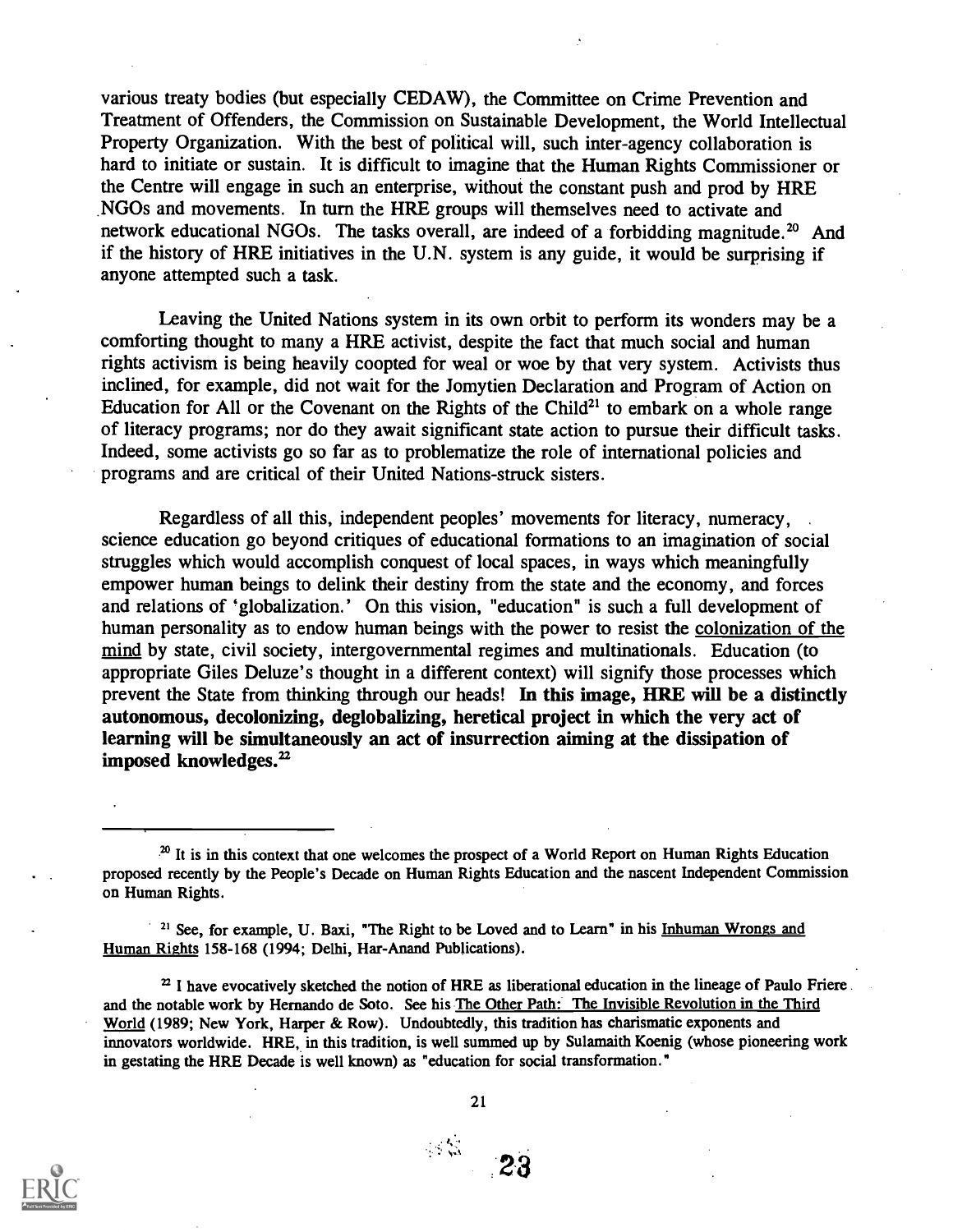Clearly, we arrive at radically different visions of education, but especially HRE. Both are relevant but each defines the movement for HRE very differently, in its own image. In the dialectical development of projects thus envisioned lies, I believe, the redemptive potential of human rights education. At the same time, the challenges to both remain common and to these I now turn.

(a) Human Rights-Weariness and Human Rights-Wariness

Both these forms of thought as action not merely challenge the prospect of HRE but the foundations of human rights notions as such, as a universal ideology-in-the-making. Clearly, a major task of HRE, in either vision, is to show as against prevalent moral philosophies, that

- it is still possible, legitimate, and valid to speak of a subject (despite the multifarious proclamations concerning the death of the subject) which designates a human person, who is the bearer of rights
- human rights discourse is far from ethically nonsensical, and human rights are no mere "moral fictions"
- the notions of 'humankind', 'humanity' still make logical and political sense
- certain basic truths of human rights remain categorical moral imperatives, and are not discursively negotiable (e.g. prohibitions against genocide, ethnic cleansing, politicide, slavery, gender-based discrimination)
- languages of human rights are as, if not more, privileged (important) as all other moral languages

Philosophic cottage industries, especially in the First World, have indeed made each one of these propositions deeply problematic.<sup>23</sup> HRE has to invade these comfortable discursive abodes which radiate an enormous amount of human rights cynicism, for good and bad reasons.

Similarly, human rights education ought to give salience to propositions (d) to (g) of the rights-wariness critique. There is absolutely no question that the North's human rights diplomacy and advocacy is geared more to the exigencies of realpolitik than to a co-equal protection and promotion of human rights throughout the world, and especially the South.

 $\mathcal{L}$ 

 $\frac{22}{24}$ 



<sup>&</sup>lt;sup>23</sup> See, e.g., the provocative analysis in Zygmut Bauman, Intimations of Postmodernity 1-26 (1992: London, Routledge).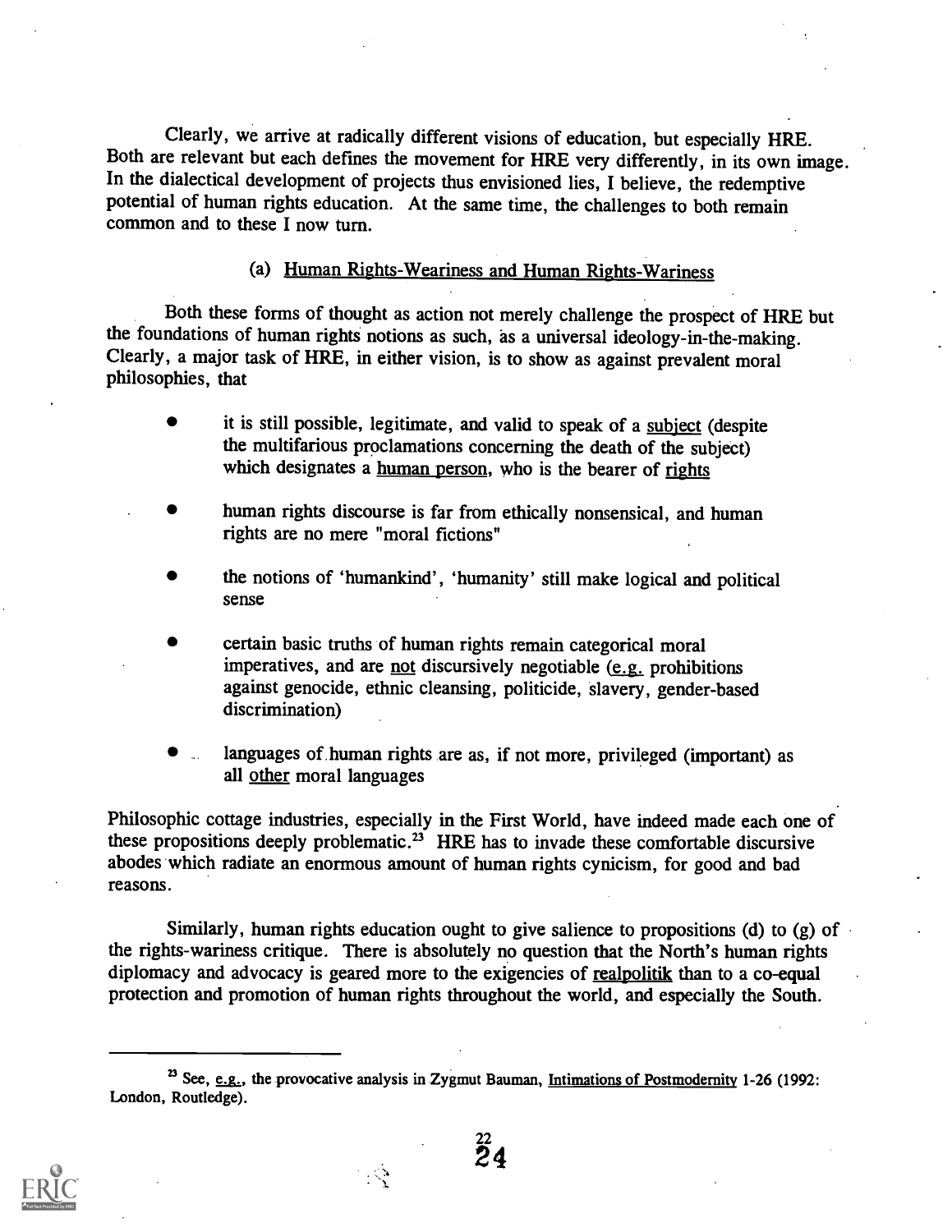But human rights education movement will need to contest some other parts of the critique and maintain that

- authoritative human rights enunciations have occurred under the United Nations auspices through respect for difference amidst dialogue
- in this discursive tradition, increasingly, non-governmental actors/agencies have acquired an increasing voice
- it would be increasingly difficult, therefore to maintain, that all major human rights enunciations are hegemonically 'western'
- read as a whole the corpus of human rights enunciations does not (nor can it be said to) spread the ideology of possessive market individualism contrary to conceptions just communitarianism
- preservation of plurality and multiplicity of ethical traditions, moral outlooks and systems of religion is not at odds with world human rights movement unless these traditions, outlooks and systems can be justifiably said to demand adherence to belief and practices which, for example, justify:
	- slavery (ownership of human beings as chattels)
	- genocide (including ethnocide or politicide, that is 'ethnic cleansing' or killing of political dissenters)
	- any form of structural violence against women
	- denial of dignity and freedom to women in matters on which men already possess such dignity and freedom
	- denials of civilizational integrity to the indigenous peoples

In other words, human rights enunciations and movements, in their totality, do not endanger 'just' communities. Such communities, by definition, achieve that level of just arrangements and distribution of goods (including dignity and esteem) as to comport with, or even exceed, the justice-potential of human rights. 'Just' communities do not allow some human beings to treat others as more receptacles of domination or sites of subjection; that is precisely the ethics of human rights enunciation and movement. The latter, indeed, interrogate and endanger those societal and state practices which deny human dignity and autonomy. The first task of human rights education, therefore, is to articulate a vision of justice - of a just civil society; a just state - embedded in the totality of authoritative human

 $\frac{23}{3}$ 

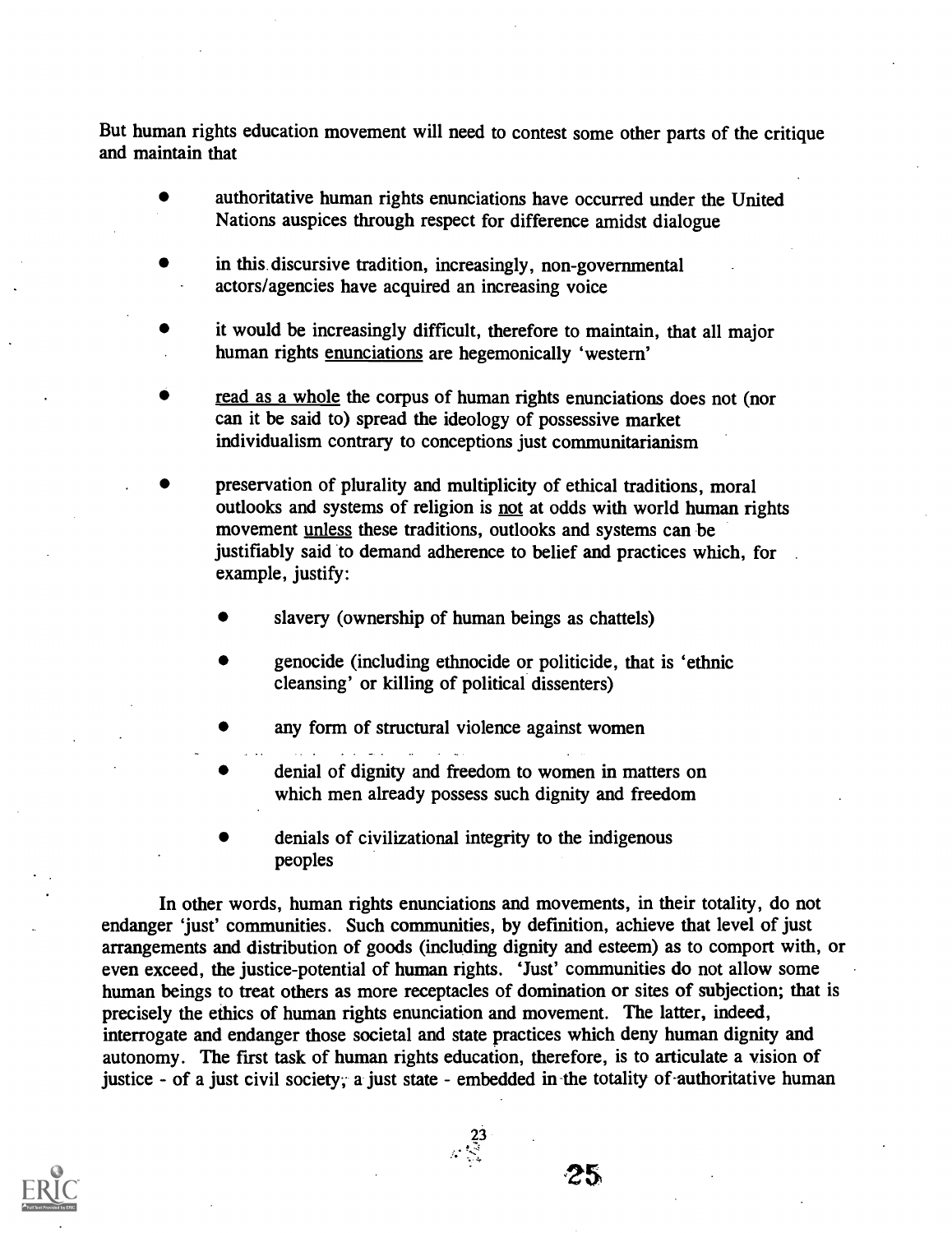rights enunciations. Such an articulation will insist that conditions and circumstances of pluralism and diversity in culture and religion may not be at odds with notions of justice embedded in human rights.

The tasks of HRE consist in addressing difficult dilemmas of communitarianism and libertarianism, excesses of either can make problematic the very notion of human rights in 'real' as well as 'imagined' communities around the world.<sup>24</sup>

#### (b) The Material Forces of Production

Science and technology, as Karl Marx reiterated long ago, can be constructed as material forces of production. The post-industrial mode of production rests upon fantastic developments of new productive forces. Among these are: technologies underlying the weapons of mass destruction, space technologies, biotechnology, digitalization, 'civilian' nuclear power, biomedical technologies. Productive forces are inherently amoral. The overall impact of these developments is to make human rights paradigms problematic, and also to some extent obsolete. The following enable a glimpse into the emerging impact:

- the very notion of what it is to be human is being profoundly transformed by r-DNA research whose main premise is: 'all life is information', 'all life is a text' ready and ripe for interpretive appropriation<sup>25</sup> thereby providing a future lack of foundation for the meaning of human right to life
- new forms of life (genetically engineered in corporate laboratories (and Universities/research institutions emerge as handmaidens of multinationals) are new forms of property: the herein of GATT/WTO 1994 trade-related intellectual property rights as human rights of biotech multinational corporations
- "nature" is not pre-given but constructed by genetic engineering enterprise, under the corporate carnal gaze; "nature" is industrial raw

Quoted in Henk Hobbelink, Biotechnology and the Future of World Agriculture 23 (1991; London, Zed Books; emphasis added). See also Vandana Shiva The Monocultures of Mind (1993; Delhi, Natraj Publications).



<sup>&</sup>lt;sup>24</sup> See, e.g., Michel Sandel, Liberalism and the Limits of Justice (1982, Cambridge, Cambridge University Press); Stephan Mulhall & Adam Swift, Liberals and Communitarians (1992; Oxford, Blackwell); and Veena Das, Critical Events (1995; Delhi, Oxford University Press).

<sup>&</sup>lt;sup>25</sup> See, for example, the U.S. Biotech Corporation Genex 1982 Annual Report:

DNA can be thought of as a language, the language in which all genetic information is written. As with any language, it is desirable to be able to read, write and edit the language of DNA . . . . It is by this editing process that the naturally occurring text can be rearranged for the benefit of the experimenter.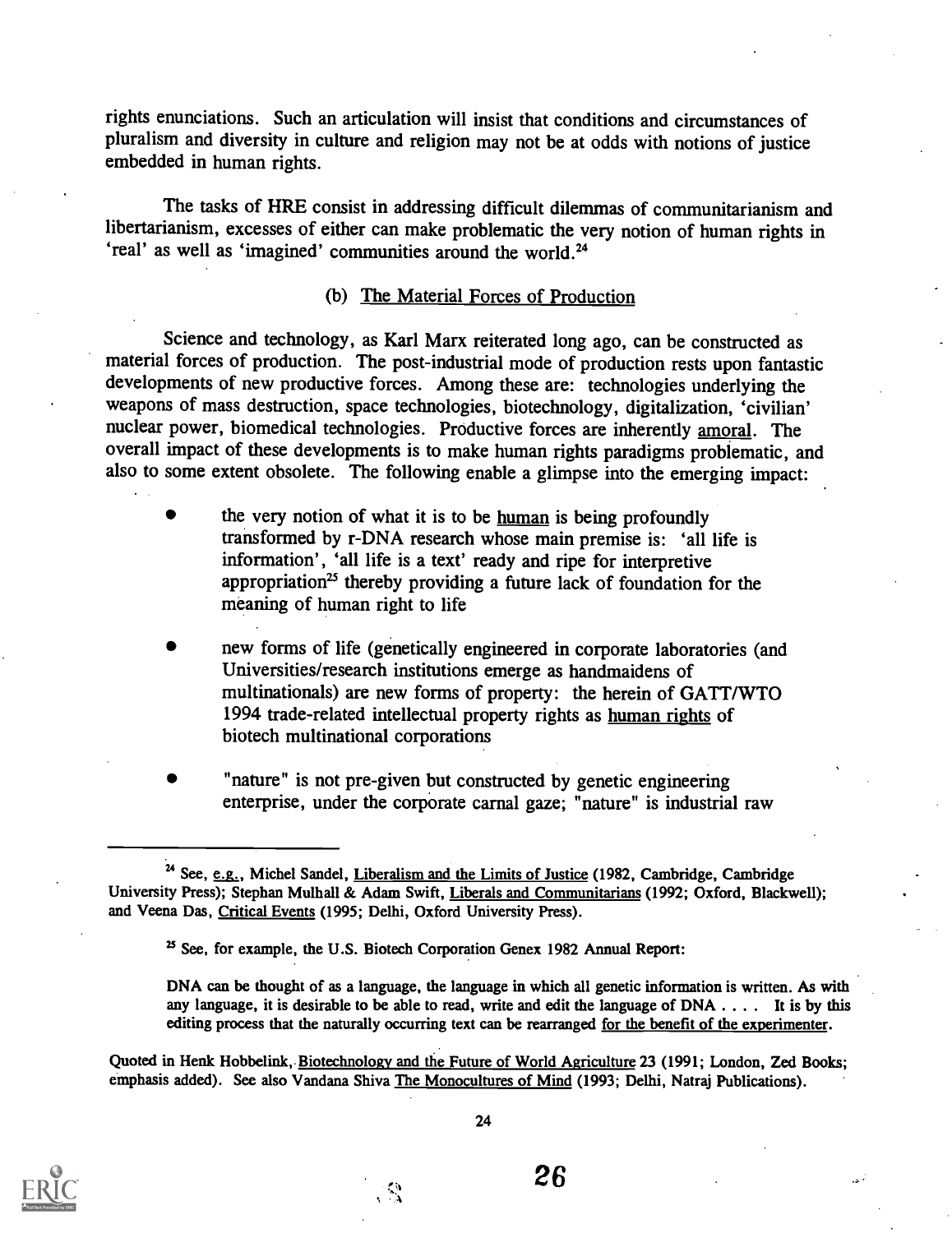material forever transformable into corporate lust for power and profit,<sup>26</sup> a Desire signifying a true Lacanian lack<sup>27</sup>

- biomedical industries engaged in germ-line therapeutics (as against somatic-cell therapeutics) legitimate 'positive' eugenics, not just in relation to dreaded genetic diseases or disorders but also in terms of human engineering of attributes (age, height, pigmentation and in-nottoo-distant a human future  $I.O.$ )<sup>28</sup>
- while human rights protection and protection has to be securely extended to practioners of science/technology as essential components of freedom of speech and expression actual practices of science/technology here-and-now escape accountability at the bar of human rights norms and standards<sup>29</sup>
- the digital 'revolution' initially, and in the short run, creates a 'global village'; only in terms of entrenching multinational marketplace ghettos to be commercially exploited, without a semblance of solicitude for plurality, diversity, identity and multiculturality'
- digital revolution also makes possible depersonalization of means of violence, where violence becomes an end in itself, threatening in every major respect the logic of human rights, however conceived
- digitalization also consummates the process of cultural appropriation worldwide, mocking at the very moment of their enunciation the human rights of indigenous people, especially in their folklore and their cultural rights to civilizational self determination.

<sup>27</sup> The most profound thinker of 'desire', after Freud, is Jacques Lacan who has further mystified the "enigma of desire." Desire for Lacan is an endless eternal, "stretching forward, towards the desire for something else", J. Lacan Ecrits 166-67 (1977): New York, Norton; trans. Alan Sheridan).

<sup>28</sup> S. Elias & G. J. Annas, "Somatic and Germline Therapy" in Gene Mapping: Using Law and Ethics as a Guide 142-156, (1992).

 $^{129}$  See. e.g., Susan Wright, Molecular Politics: Developing American and British Regulatory Policy for Genetic Engineering, 1972-1982 (1994; Chicago, University of Chicago Press).

<sup>30</sup> See, e.g.,.Jerry Mander, Four Arguments For the Elimination of Television (1977; New York, William Marrow/Quill).



25

<sup>&</sup>lt;sup>26</sup> See Vandana Shiva, supra note 25; and Hope Sand, "Biopiracy: Patenting the Planet" Multinational Monitor 9-13 (June, 1994).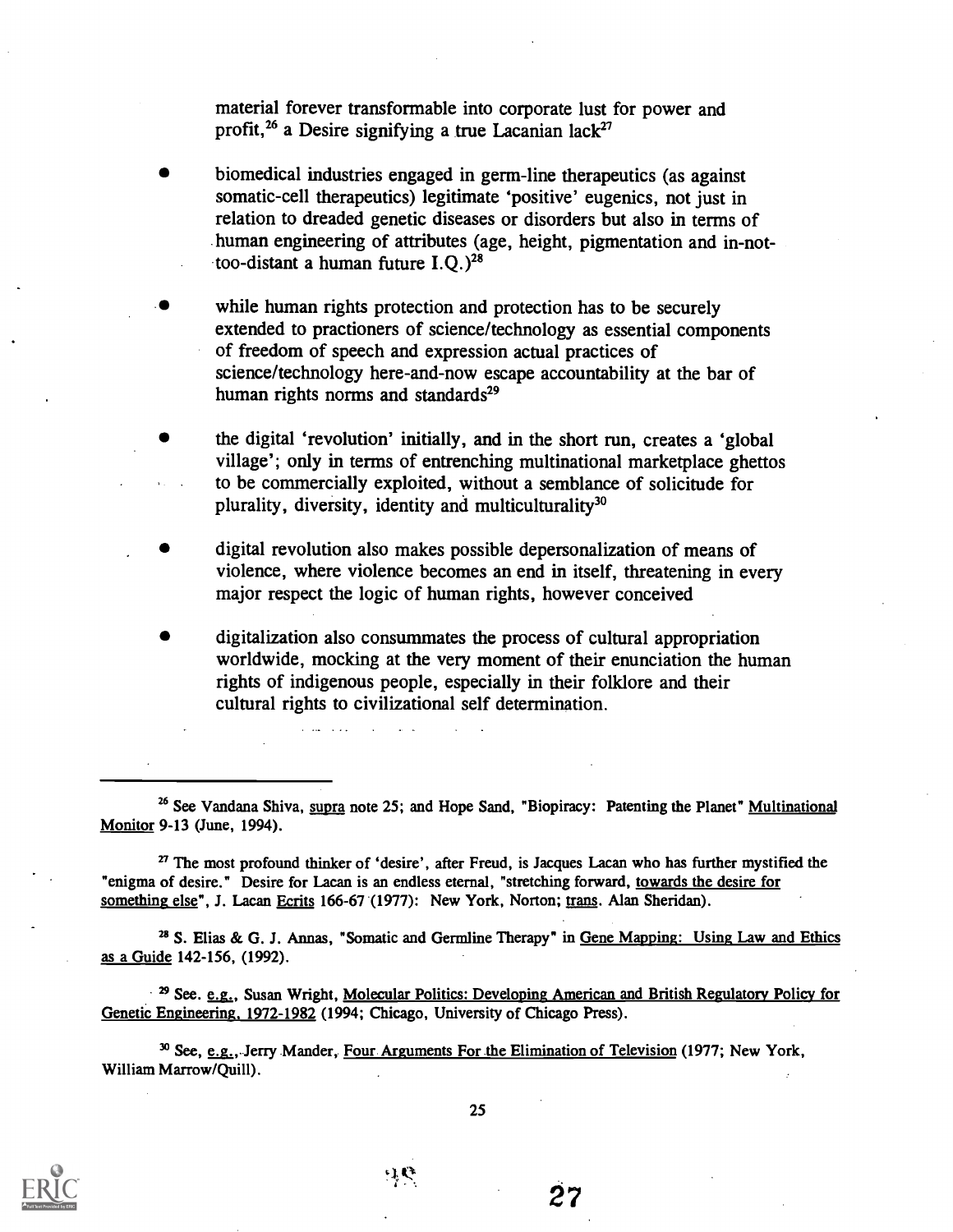This list could be refined as well as expanded. But it should be sufficient to illustrate that science and technology, as forces of production, are human-rights visually handicapped. In their relentless march, they acknowledge no obscenities of violation of human rights, the Bhopal catastrophe being an archetype. The forces of production can only cognize human rights appropriate to the mode of production and no other.<sup>31</sup> Thus, the only human rights which will be, under this mode, be universally recognized are market-friendly human rights. The rest would sought to be consigned to the dustheap of history. The struggle of HRE would then be the struggle from this dustheap!

#### (c) The Social Relations of Production

`Globalization' is a complex phrase commonly used to summate the relations of production in a post-industrial mode. It is impossible, within the confines of this paper, to review the complexity and contradiction of various dimensions of globalization even in relation to human rights visions and movement. But even a fleeting glance at some of the aspects of globalization is necessary if only to indicate the hard tasks awaiting human rights education.

First, globalization theorists posit, in different ways, the emergence of a new international division of labor. This division is marked by impacts of trade and investment patterns. Even while acknowledging some transformations in the 'developing' countries economies,<sup>32</sup> it remains cruelly correct to say that these patterns have created, and perpetuated, an unprecedented and extreme gap between rich and poor societies.<sup>33</sup> The new division of labor is marked by a 'dematerialization' of production, in the sense that advanced industrial countries export labor-intensive production to impoverished countries: this enables flagrant violations of human rights of workers, notoriously in the export-processing zones.<sup>34</sup>

Second, despite the tendency towards slow transition of transnational corporations and "alliances"<sup>35</sup> (or perhaps because of this) it remains true that multinational corporations

31 Upendra Baxi, Marx, Law and Justice: Indian Perspectives pp. 51-84 (1993; Bombay, N.M. Tripathi).

 $32$  The most frequently mentioned are: the transition of some LDCs into NIC (New Industrial Countries); `cartelization' of manufacture by some DCs (e.g. OPEC) and the emerging presence of developing societies multinational enterprises.

<sup>33</sup> See The Times Atlas of World History 294 (1978; London, Times: G. Barraclough ed.).

34 See Sammy Adleman, "The International Labor Code and Exploitation of Female Workers in Export-Processing Zones" in Law and Crisis in the Third World 195-218 (1993; London, Hans Zell Publishers; Sammy Adleman and Abdul Paliwala eds.).

26

<sup>35</sup> See. R. Gilpin, The Political Economy of International Relations (1987; Princeton, Princeton University Press). Gilpin refers to a vast array of "negotiated arrangements' which now obtain: "crosslicensing of technology among corporations of different nationalities, joint ventures, orderly marketing



. S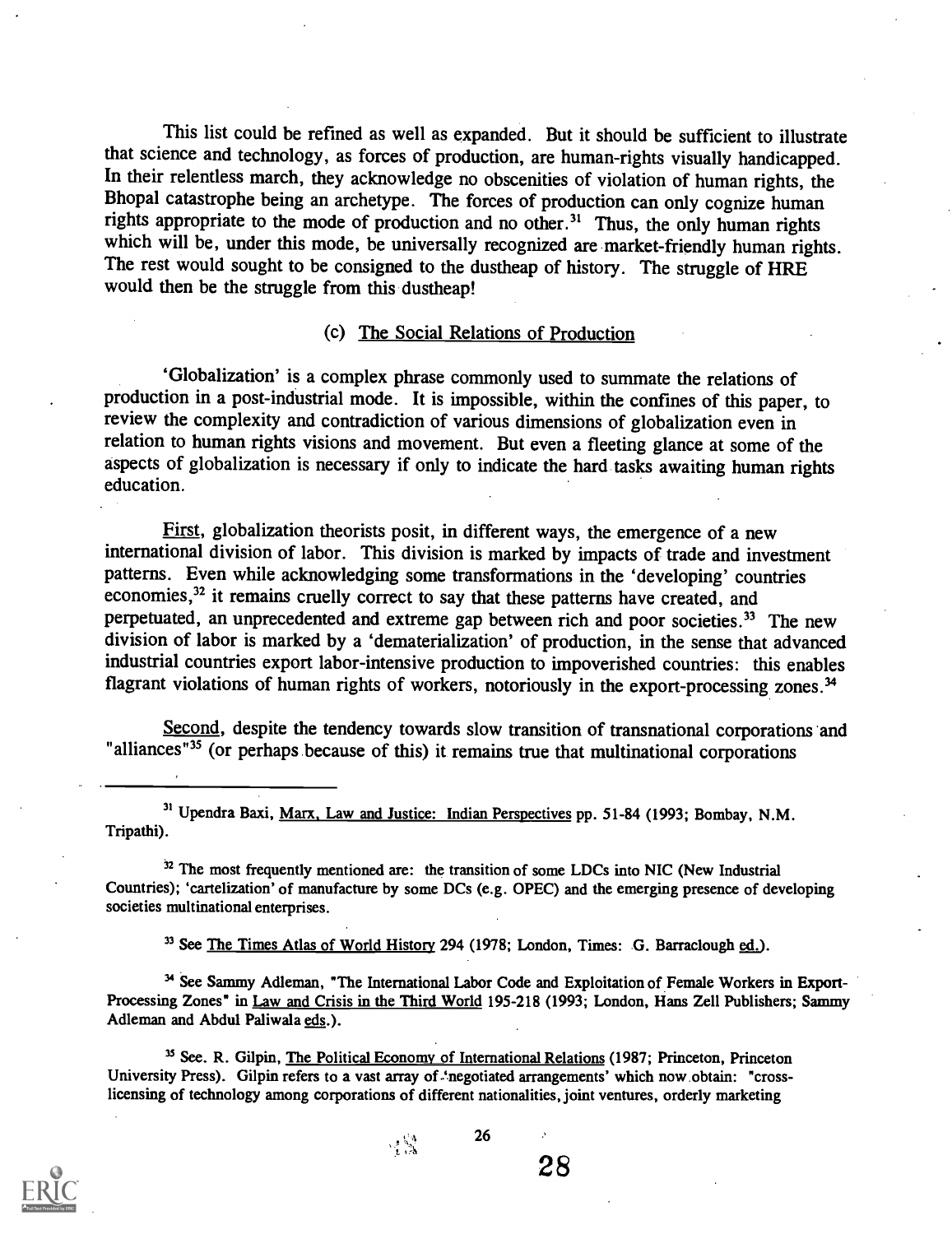dominate processes of globalization.<sup>36</sup> The MNCs are new forms of sovereignty of late capitalism and resist with their might all claims to accountability and rule of law, while claiming the fullest benefit of access to all basic human rights (including freedom of speech, the right to property and the right to legal personality consistent with corporate will and power).<sup>37</sup> In this sense, MNCs continue to reproduce the law's infamy.<sup>"38</sup>

Third, with Ulrich Beck we may reiterate that globalization creates a risk society.<sup>39</sup> Globalization creates a political economy of risk distribution and unredressed victimage. Globalization of risks entails "new international inequalities, firstly between the Third World and Industrial states" (Bhopal being the archetype) and "secondly among industrial states themselves"<sup>40</sup> (Chernobyl and the current phenomenon of "loose nukes" being the archetype). Although globalization posits the image of the "whole world as a risk society" such that

> the life of a blade of grass in the Bavarian forest comes to depend on the making of and keeping of international agreements [given the "universality and supra-nationality of pollutants" $1<sup>41</sup>$

millions of human victims of industrial mass disasters, especially in the Third World, remain less fortunate than a "blade of grass in the Bavarian forest" as the MNCs continue to fail even generalized declarations of their human rights responsibilities.

Fourth, globalization produces its own epistemologies (e.g., decision-making under conditions of uncertainty; cost-benefit analysis, risk-analysis and management - in short, the "globalization of doubt") consistent with their power and profit. Thus, social relations of

arrangements, secondary sourcing, off-shore production of component and crosscutting equity ownership" (at p. 256).

36 About 300 MNCs account for 70 percent of direct foreign investment and 25 percent of the world capital. About 20,000 MNCs commanded, in 1988, assets over \$4 trillion; they appropriated 25-30 percent of the aggregate GDP in all market economies; 75 percent of international commodity trade and 80 percent of world traffic in technology and management competencies. See J. Dunning, Multinational Enterprises in Global Economy (1993; Workingham, Addison-Wesley).

<sup>37</sup> See for a draft declaration of a Bill of Rights for Multinations, U. Baxi "'Summit of Hope' In the Depths of Despair?: Social Development as Realization of Human Rights" (March 1995; mimeo).

39

50. <sup>38</sup> See Peter Fitzpatrick, "Law's Infamy" in Law and Crisis in the Third World, supra note 34, at 27-

<sup>39</sup> See U. Beck, Risk Society: Towards a New Modernity (1992; London, Sage: transl. Mark Ritter).

 $27$   $29$ 

 $40$  Id. at 23.

 $41$  Ibid.

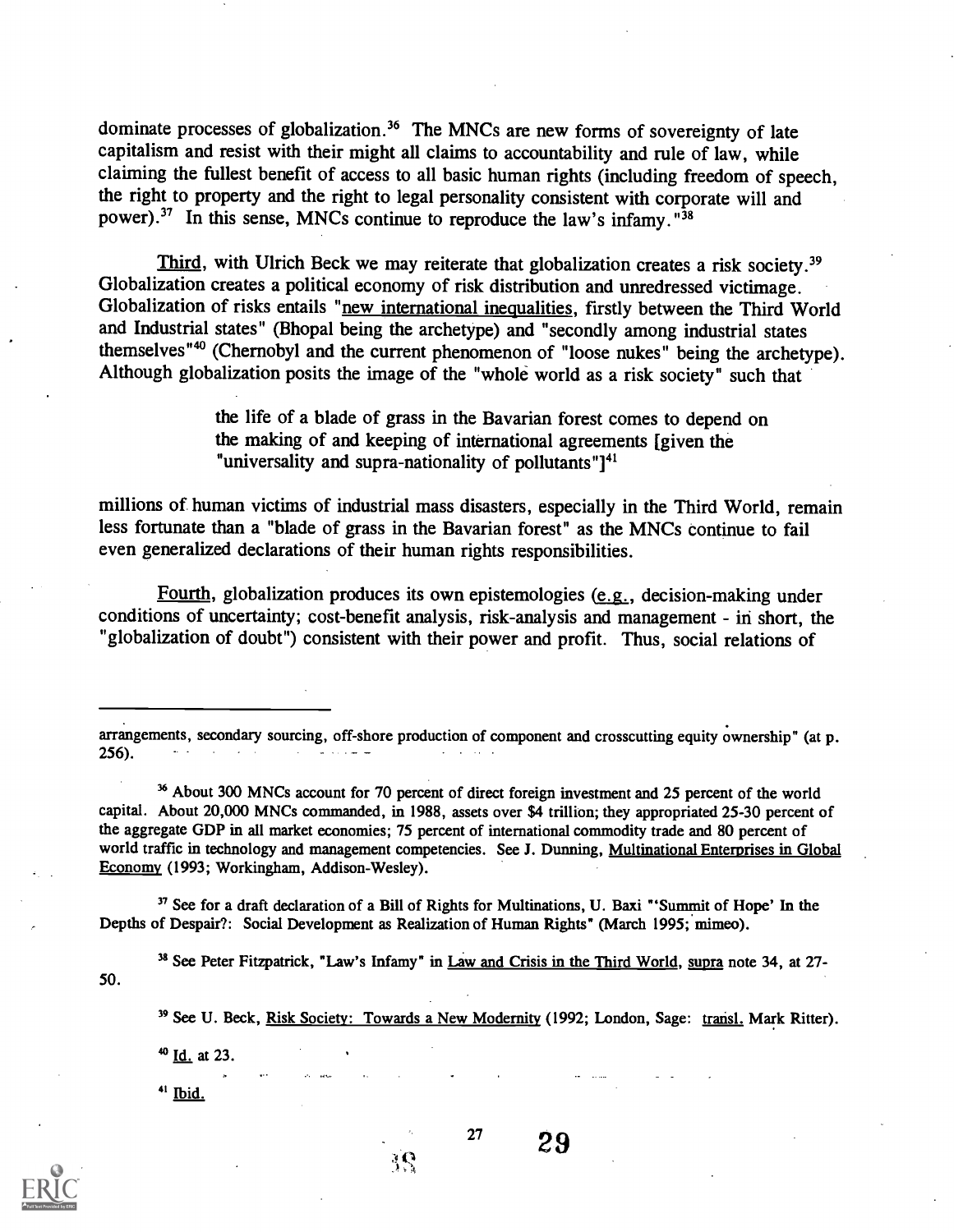globalization increasingly create an impression of lack of agency (and therefore of human rights responsibilities) while

> the formation of a global stock market, of global commodity (even debt) futures markets, of currency and interest rate swaps, together with an accelerated mobility of funds

signifies, inaugurally, "the formation of a single world market for money and credit supply"

the structure of this global financial system is now so complex that it surpasses most people's understanding.<sup>42</sup>

Fifth, more recently, global business has sought and won increasing legitimation from the United Nations system (e.g. Business Council for the Commission on Sustainable Development). Many NGOs, including HRE NGOs, are also on their way to mime their own business councils, in great expectations of ameliorating Late Capitalism.

Sixth, at the level of symbolic, or in the political economy of signs (as narrated by Jean Baudrillard) globalization is a 'culture of excess,' producing its own hyperrealities:<sup>43</sup>

> Piles of images, heaps of information, flocks of desires, so multiplied, the images represent nothing but themselves, information does not inform, desires turn into their own objectives the world is no longer a scene ( place where the play is staged, when as we have the right to suspect, will be directed towards some concrete ending, even if we do not know in advance what it is); instead, it is obscene: a lot of noise and bustle without a plot, scenario, director - and directions. It is a contactual, not a contractual, world.<sup>44</sup>

In an obscene world, human rights become tenuous of meaning. The rights-enunciations fail to adjudicate the riot of multiplicity of meanings. They cannot perform the labors of a social contract in a contactual world. Where power, in Baudrillard's words, in its final form, becomes organization and manipulation of death (and death represents social, cultural, spiritual, civilzational cessation/cancellation of being human) human rights movements attain a monumental agenda, under whose weight they also increasingly confront 'death.' Indeed, in a post-modern world or political economy of signs/simulation the Prince of Denmark's

 $\overline{1}$  and  $\overline{1}$ 

28

<u>a sa matang panaharan</u>



 $30$ 

 $\mathbf{r}$ 

and the company

<sup>&</sup>lt;sup>42</sup> David Harvey, The Condition of Postmodernity, p. 161 (1989; Oxford: Blackwell; emphasis added).

<sup>&</sup>lt;sup>43</sup> See J. Baudrillard, The Mirror of Production (1975; St. Louis, Telos); Douglas Kellner, Jean Baudrillard: From Marxism to Postmodernism and Beyond (1989, Cambridge: Polity Press).

<sup>&</sup>lt;sup>44</sup> Bauman, supra note 22 at 151.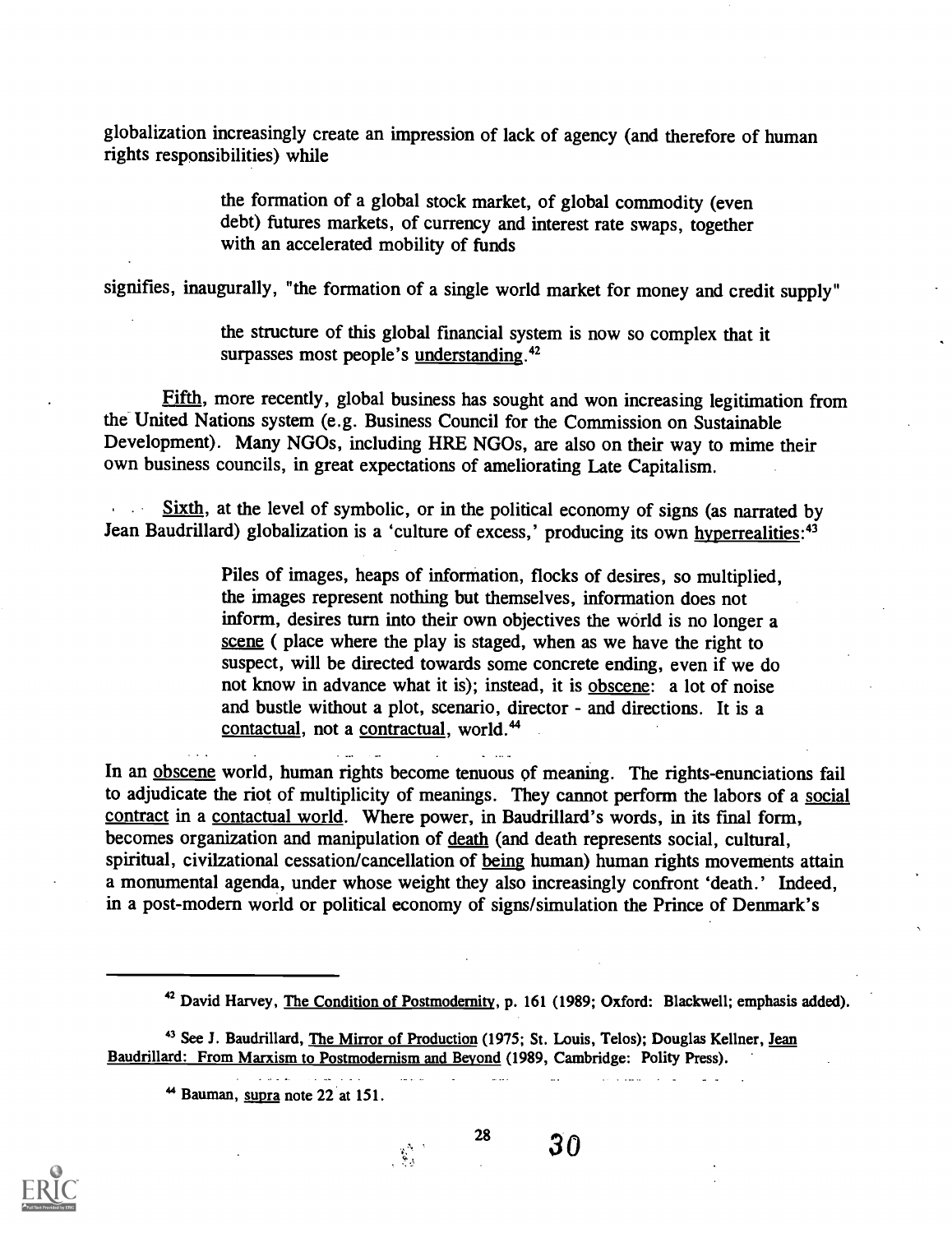prayer stands answered: the "all-too sullied world" melts into a dew, in whose misty horizons images of human rights-oriented human futures also flicker and fade.

Underlying all these, and related, features of globalization is the steady appropriation of human rights discourse by and for the multinationals.<sup>45</sup> For example:

despite its manifold horrors, Green Revolution (first and second) is corporate servicing of the Human Right to Food!

- despite devastation of pre-industrial life styles and cultures and of people's right to habitat, mega-irrigation projects signify corporate partnership to meet basic human needs of the people
- despite extensive appropriation of biological diversity, the Dunkel-WTO aggressive protection of trade-related intellectual property rights is the MNC contribution to human right to development!

It is needless to multiply instances but it is clear that the MNC's image of human rights as market-friendly or trade-related human rights is already firmly entrenched and will command increasing operational consensus of states and international agencies. Already, human rights discourse stands instrumentalized in terms of merely international public policy on development (meaning free trade, deregulation, liberalization, structural adjustment and allegiance to the hegemony of industrial countries - in the United Nations Summit on Social Development Declaration and Program of Action).

Albert Camus foresaw and bemoaned the hypocrisy of such cooptation:

But slave camps under the flag of freedom, massacres justified by philanthropy or by \_the taste of superhuman, in one sense cripple judgement. On the day when crime dons the apparel of innocence through a curious transposition characteristic of our times - it is innocence that is called upon to justify itself.<sup>46</sup>

Forces and relations of globalization tend to "cripple judgement" even among communities of human rights and HRE practioners. A utilitarian approach to science and technology, suggesting even the 'gains' to human rights by some developments, does not . fully address challenges to human rights inherent in the accelerated progress of globalization.



<sup>&</sup>lt;sup>45</sup> See. e.g., Our Global Neighborhood: The Report of the Commission of Global Governance; and for a critique U. Baxi, "Global Neighborhood' and the 'Universal Otherhood': Notes on the Report of the Commission on Global Governance" (June 1995, mimeo).

<sup>46</sup> Albert Camus, The Rebel 4 (1957; New York, Alfred Knopf; trans. Anthony Bower). Justifiably, Camus inaugurates the end of his discourse in The Rebel by reaffirming: "I rebel; therefore, we are."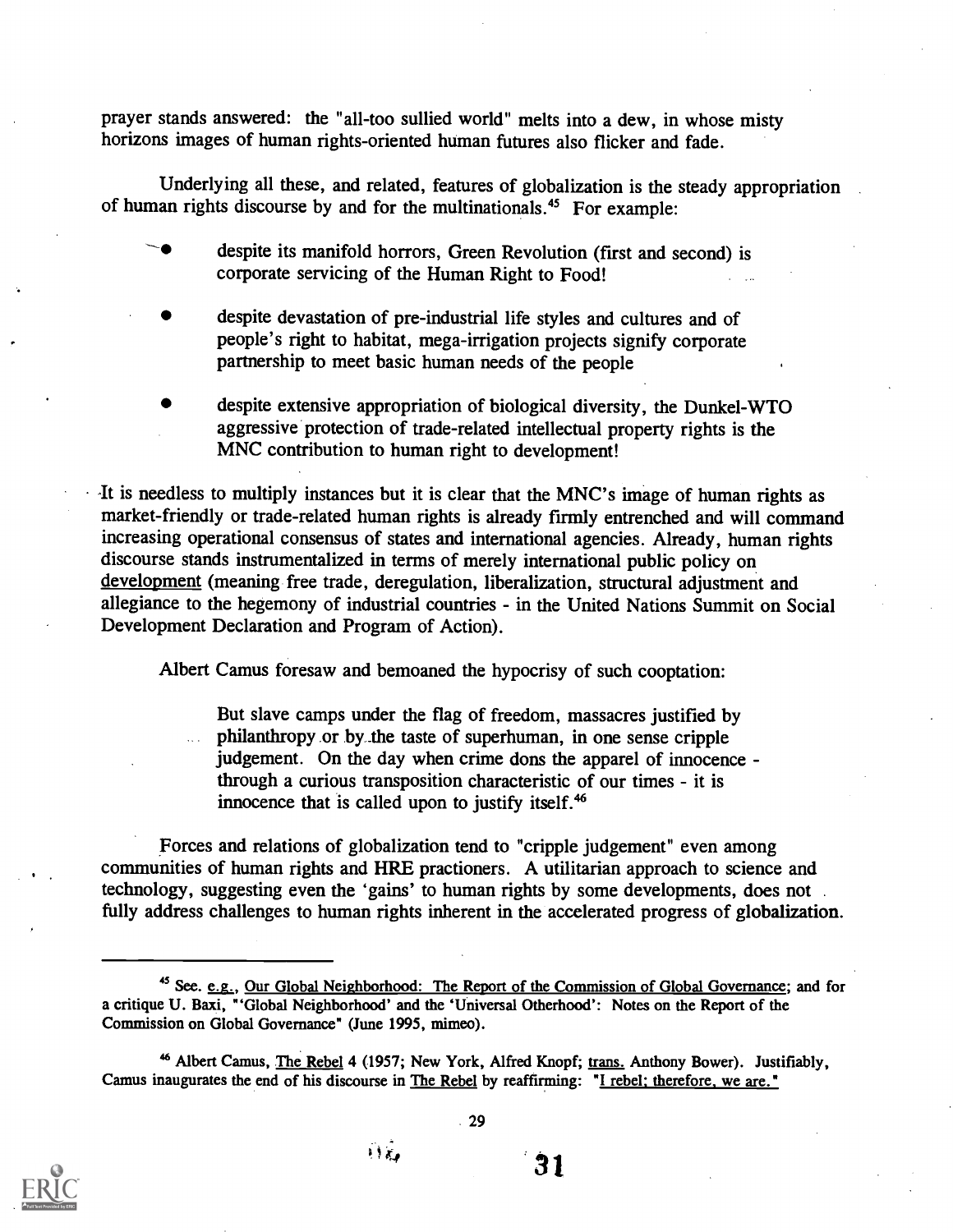The vicissitudes of a utilitarian approach are poignantly illustrated by biomedical advances facilitating reproductive rights on the one hand and on the other by exploitation and expropriation of women's bodies by pharmaceutical multinationals.<sup>47</sup> There is much to be learnt, beyond mere utilitarian approaches, from the narratives of this conflicted discourse of womens' rights as human rights and multinational appropriation - certainly, more than the recent, and somewhat juvenile, enthusiasm at building electronic solidarities through cyberspace (Internet E-mail) may suggest!

In may senses, the terrain of human rights, and HRE, movement would seem to be in the direction of *de-globalization* or at least deceleration of the pace of globalization. When labor is being 'dematerialized,' consumption universalized and production localized, surely the site of HRE must be the local as a ghetto of the global. It is on this terrain that the struggles of demystification of the operative and oppressive ideologies of globalization have to begin. Surely, the victims of globalization know its cruel truths, productive of their destinies, inscribed on their docile bodies and tormented souls. They certainly need to be "empowered" by "education." But who would be these educators? How de we make ourselves wary of the real dangers of alienation from those whom we would help empower themselves? For how long shall we sleep with the enemy that forces and relations of globalization implant us with? How far can jet-set, E-mail , credit-card activist culture herald the struggles for deglobalization, for the conquest of local spaces, for the recovery of plurality, diversity, interculturality? How shall we chisel images of authentic human rights educators? How shall we, in the words of Camus, be equipped to endure the burden of justification of our innocence?

HRE, howsoever conceived, has to simultaneously engage in understanding and undermining the new world in the process of becoming. It is on this perspective that the various formulations of the "objectives" of HRE, in the United Nations discourse, bare themselves to full view and summon HRE endeavors to beyond their *untruth*. The platitudinous-sounding conclusion of this essay has to be understood in this light.

## I. THE WAY TO HUMAN RIGHTS EDUCATION

The emergent discourse on HRE has to be itself inherently dialogical.

Its truths cannot be, by the very nature of the enterprise of HRE, hegemonically legislated in advance but have to emerge out of unrelenting praxis, just as some truths about human rights and fundamental freedoms have emerged in contemporary times. The philosophical cottage-industries of rights-weariness (mostly in the North) and rights-wariness (mostly in the South) have to be dissolved through dialogical enterprises.

 $\mathbb{R}^n$ 



32

<sup>&</sup>lt;sup>47</sup> Whether this be through by carcinogenic intrauterine devices or contraceptives, Norplant, amniocentesis.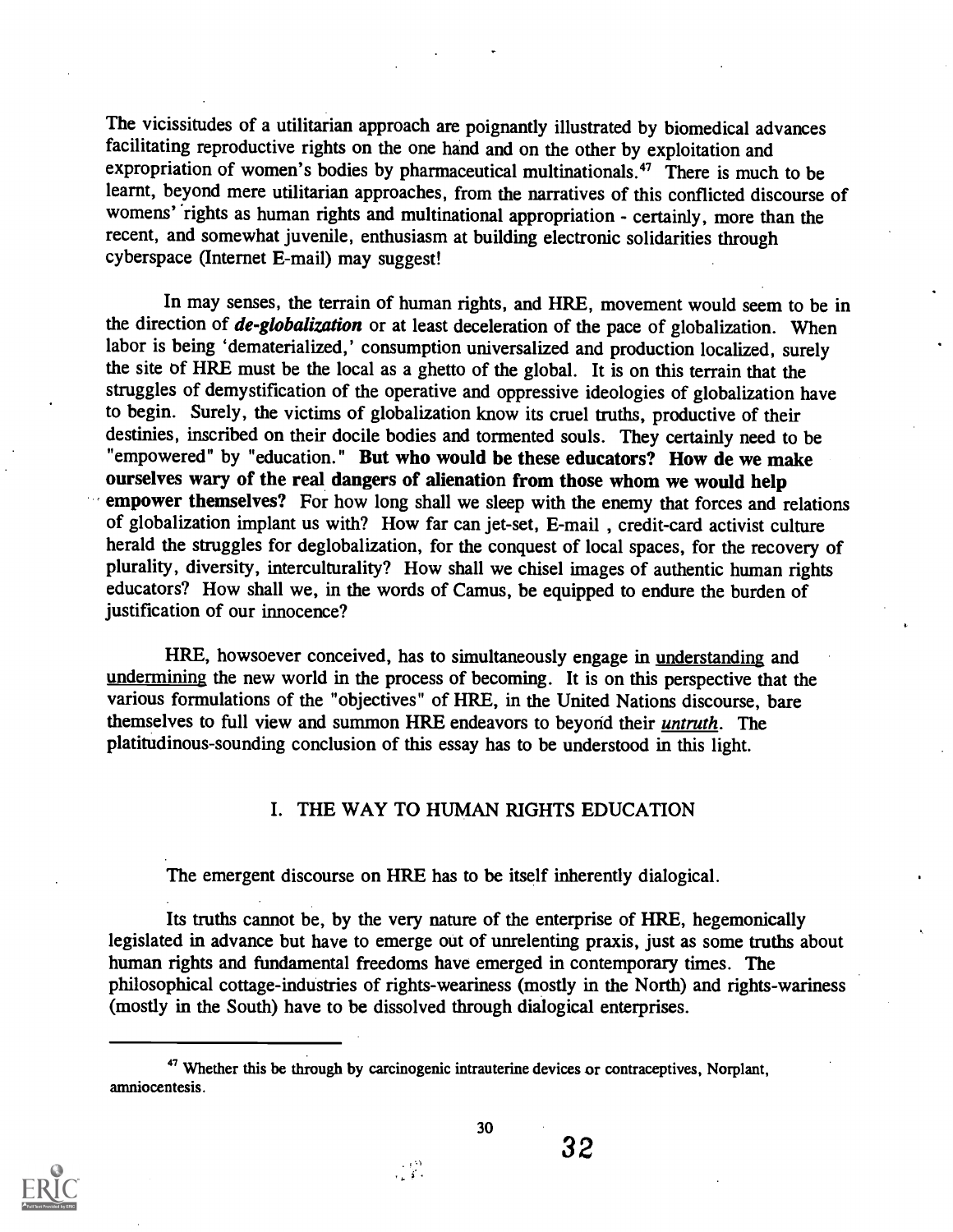This is perhaps easily said than done. Even eminent thinkers mix and merge both rights-weariness and rights-wariness. For example, one of this decade's most authoritative exponents of moral philosophy insists that human rights are no more than "moral fictions" and the plain truth is

there is no [human] right and belief in them is one with belief in witches and unicorns . . . In the United Nations Declaration on human rights of 1949 what has since become the normal UN practice of not giving good reasons for any assertion whatsoever is followed with great rigor.<sup>48</sup>

Many a political leader and regime, alas!, will be tempted to agree. This is how practices of knowledge and practices of power often reinforce each other. HRE has to enable discourse which confers the status of "truth" on human rights, (which are no mere "moral fictions") and to enable people everywhere, including philosophers, to learn how belief in human rights is different from beliefs in "witches" and "unicorns." HRE should develop the potential of the people to combat growing moral nihilism (a mark of postmodemisms) and in particular of educating the educators in the meanings of morality.

Discursive equality requires atonement for the heavy past - the colonial/imperial past, the cold-war past, and the neo-cold-war past in the making.

Dialogical equality also requires construction of humiliation's Other — humility before history.

Likewise, the silences in the HRE discourses (so far surveyed) have to be empowered to speak to us. Victims of human rights violations should be enabled to speak to us concerning conditions which make the gross and flagrant violations of human rights possible, including corruptibility of democratic regimes cultivated by transnational capital, traffic in armaments, state hospitality. to 'mercenaries,' spread of hazardous technologies worldwide and the arrogance of patriarchy (which denies dignity to women) and of the late twentieth century forms of capital (which denies the dignity of labor, as if working class struggles never took place in history).

The dialogism of HRE must enable, empower peoples of the world to pour content into 'abstract' conceptions such as 'progress,' 'development,' 'peace,' 'tolerance.' Dialogism has, by the same token, to create a fuller awareness concerning the attainment of international cooperation in these areas.

Dialogical HRE, like all education, must begin with a sense of humility. To the tasks of HRE, all nations come as, more or less, equal strangers, whereas all peoples of the world come as cognoscenti who have experienced repression or struggle, and knowledge which such experience brings concerning human rights and fundamental freedoms. Collective self-

48 Alasdir MacIntyre, After Virtue 69 (1984; Indiana, University of Notre Dam Press).

g S

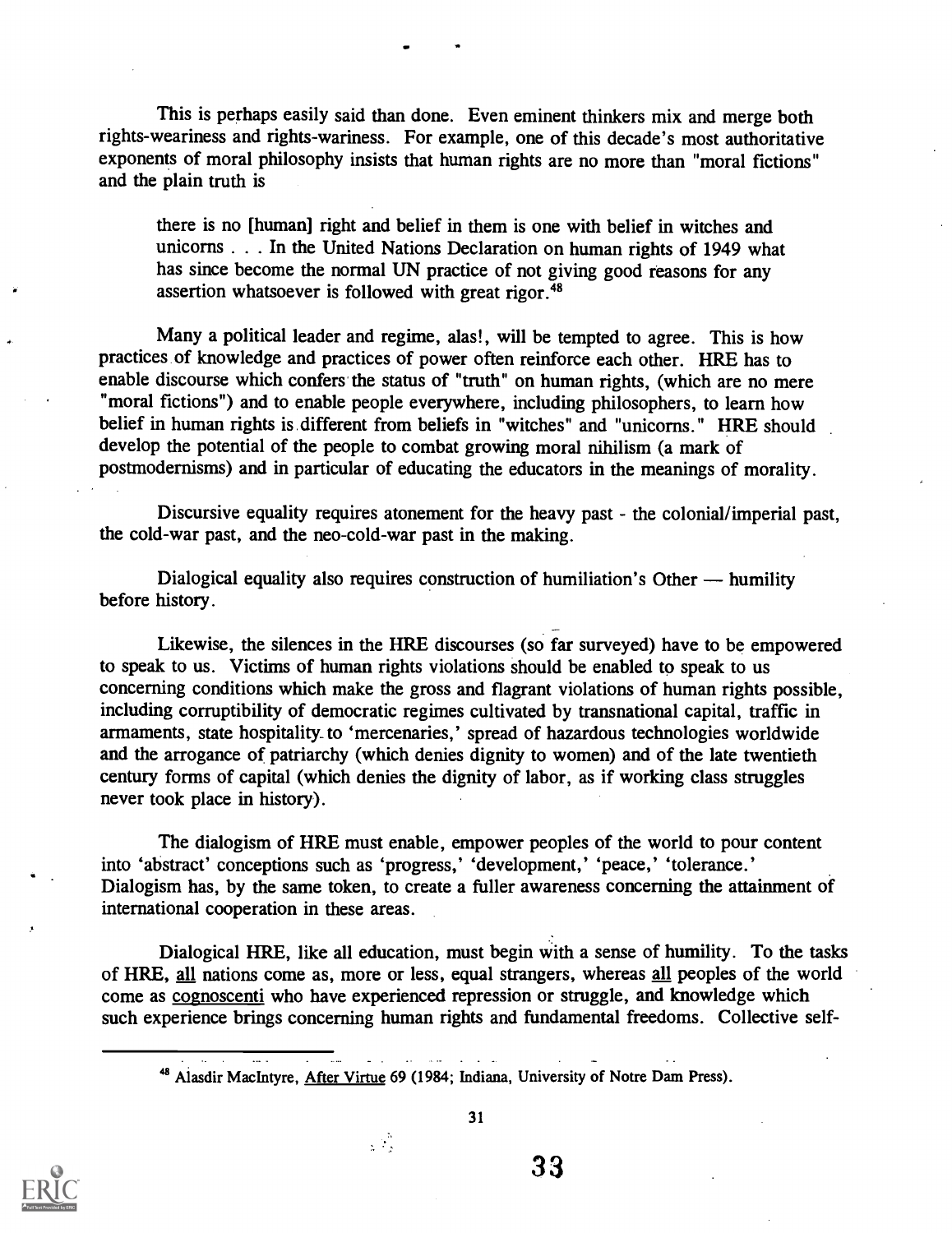education (despite contingencies of headstarts privileged by history to some liberal democratic societies) is essential to build a true fellowship of learning and indispensable to the emergence of HRE.

This great human endeavor at HRE has to modify Karl Marx's thesis on Feuerbach to say: "The various Declarations on HRE have merely explained what HRE might be; the task, however, is to change human rights education." Like all authentic education, HRE<br>brings to shape its own destiny through its own daily praxis. brings to shape its own destiny through its own daily praxis.

The tasks of human rights education are so historically imperative that with Schiller we must say

> What is left undone one minute is restored by no eternity.



32